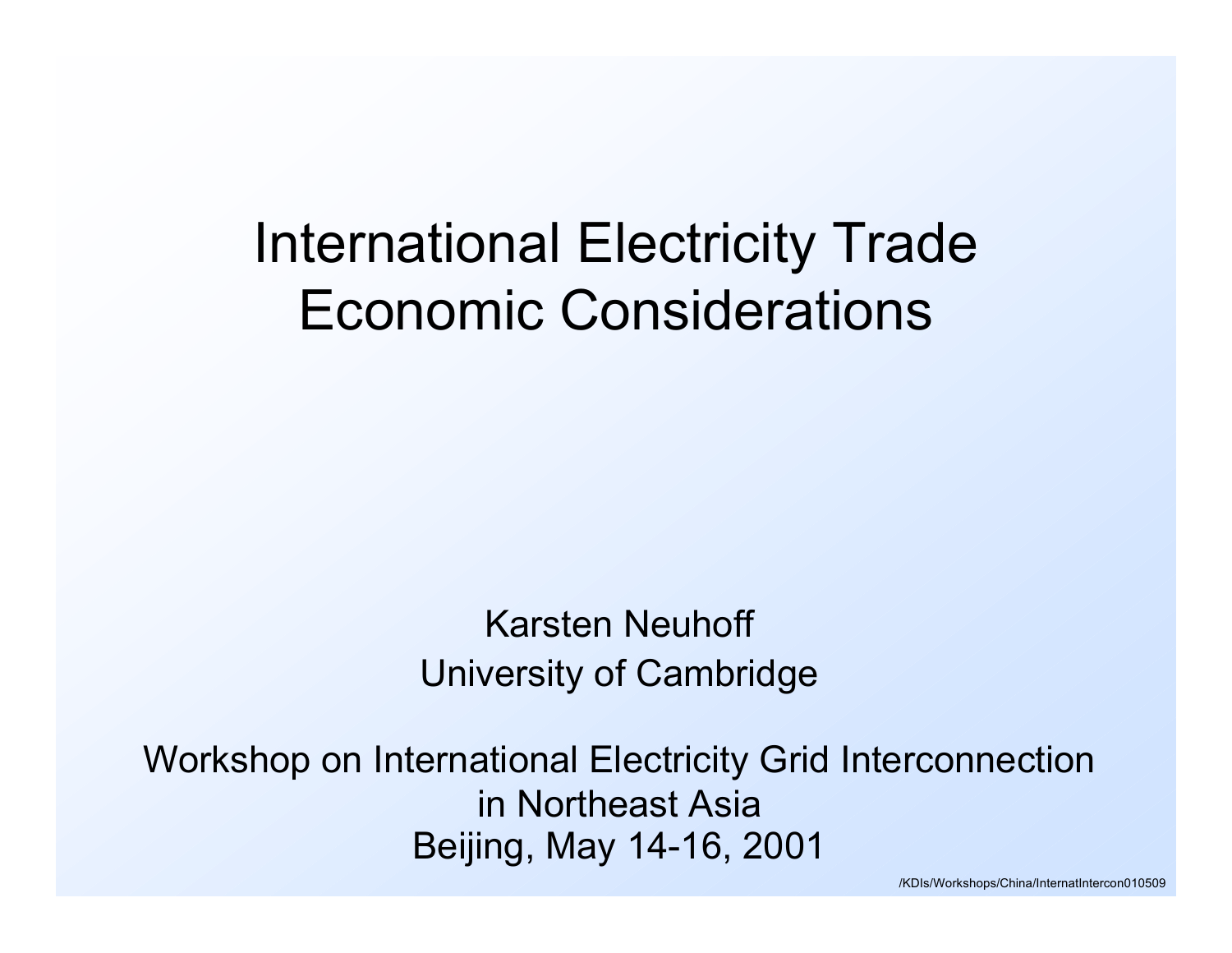| <b>Gains</b>                               |
|--------------------------------------------|
| Costs                                      |
| Pricing                                    |
| <b>Congestion in Competitive Market</b>    |
| Congestion in Monopoly / assymetric market |
| <b>Financing options</b>                   |
| International cooperation                  |
| Conclusion                                 |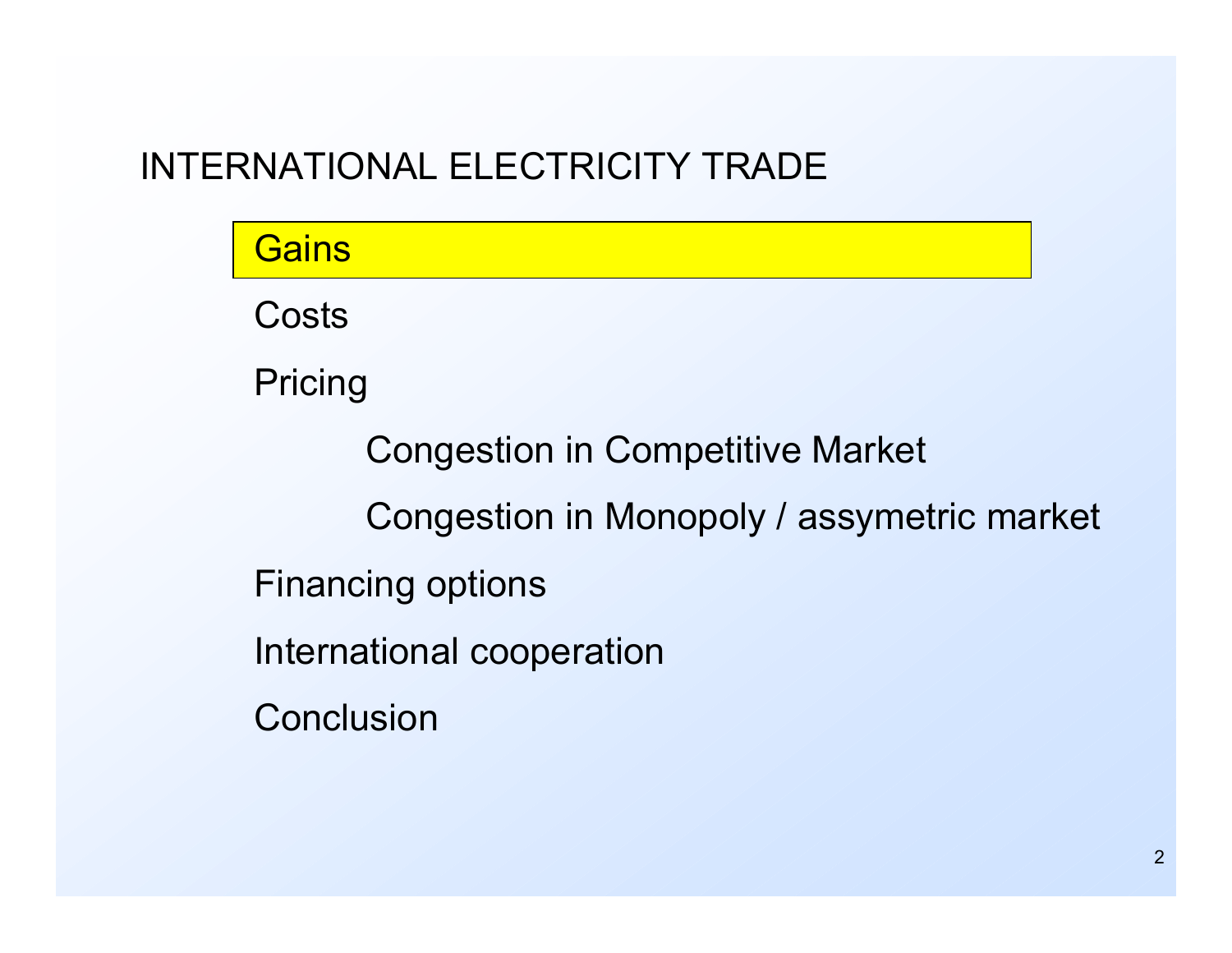#### EUROPEAN COUNTRIES TRADE 11% OF ELECTRICITY



Part of exchanges in the consumption  $1975 - 1999$ 



Exchanges with third countries Ed.: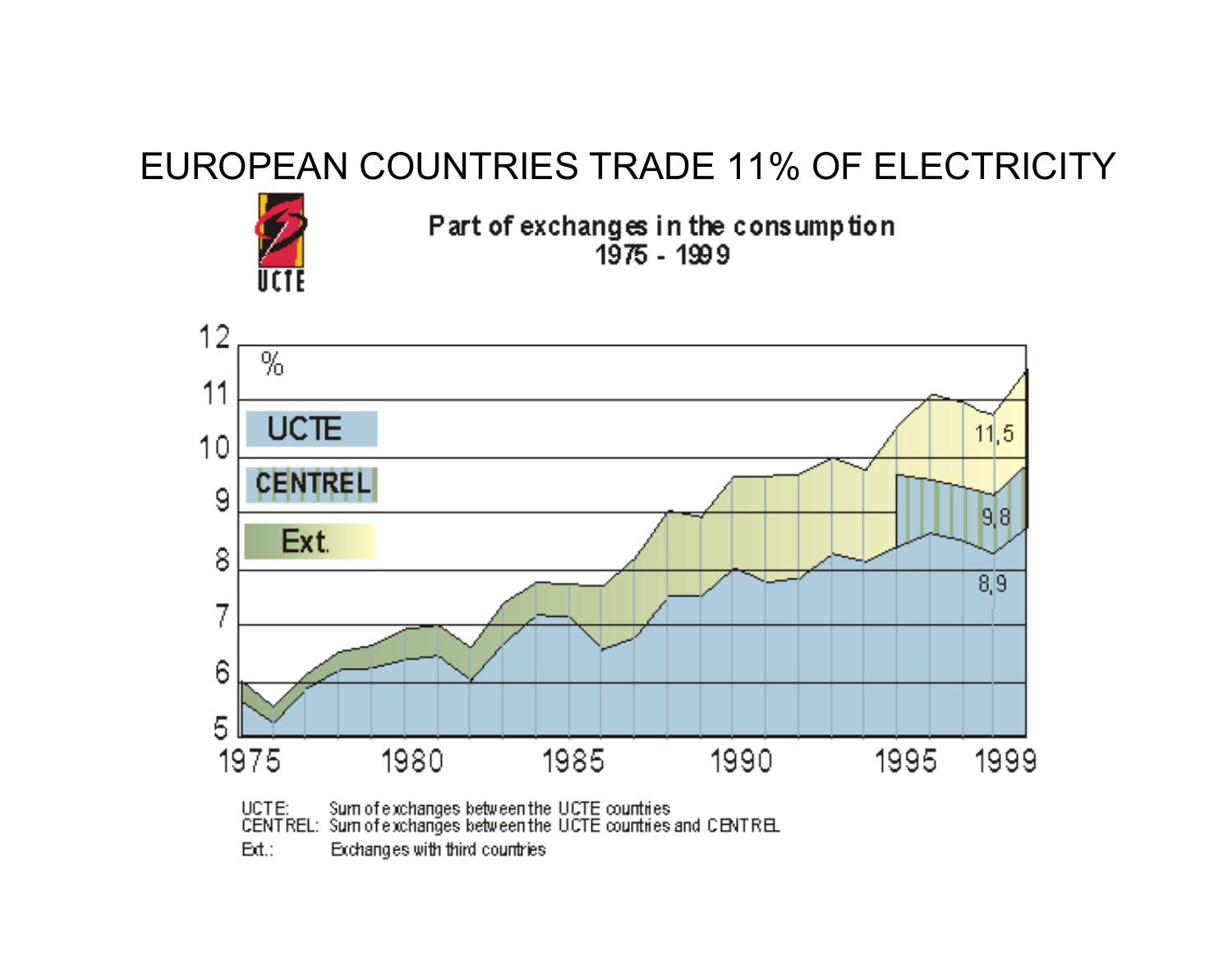#### SIMILAR GROWTH RATES IN IEA COUNTRIES

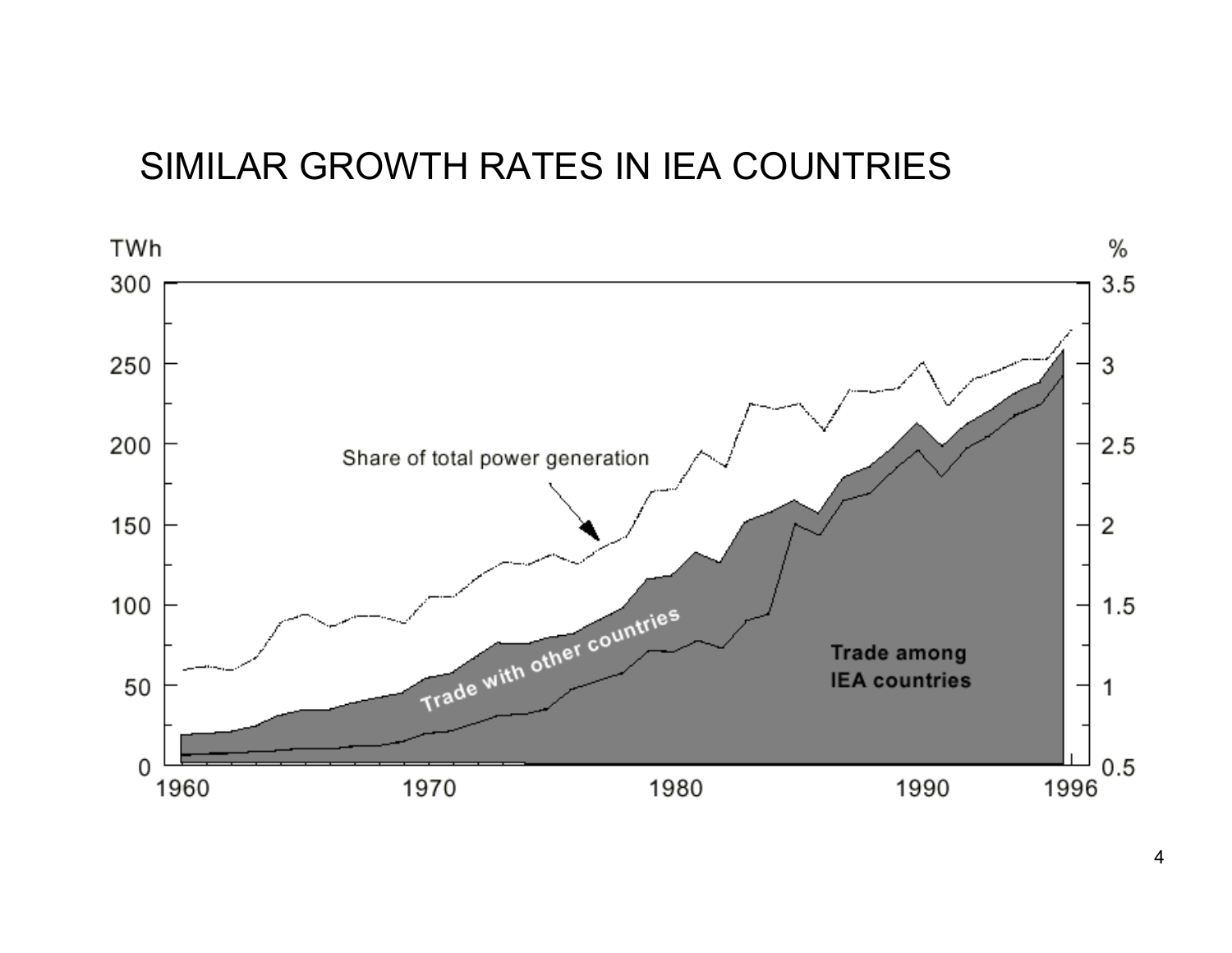## TRADING TO USE GEOGRAPHICAL ADVANTAGES

Night-time import 3436 MW cheap off peak power

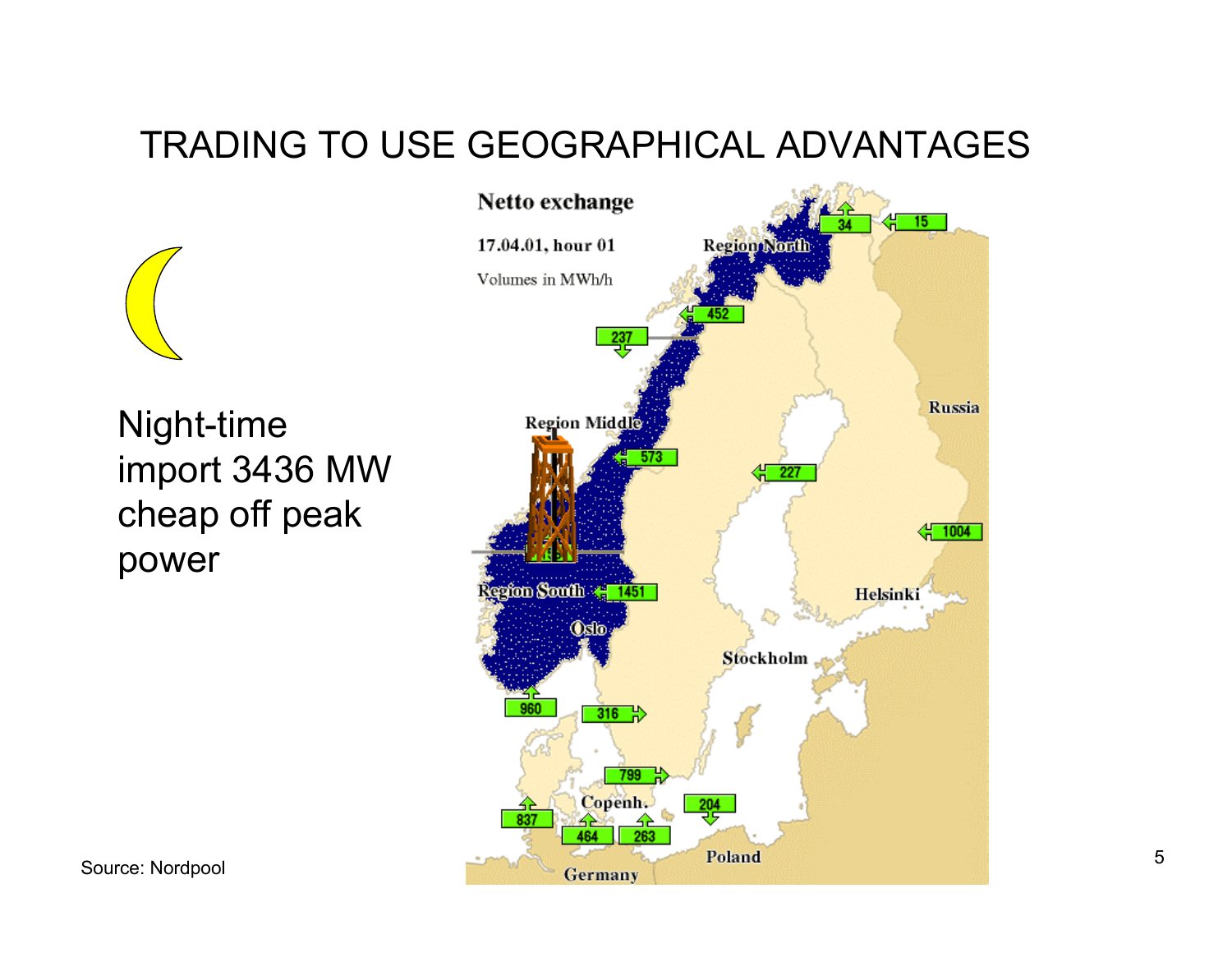## TRADING TO USE GEOGRAPHICAL ADVANTAGES

Daytime exports 543 MW of peak power



Source: Nordpool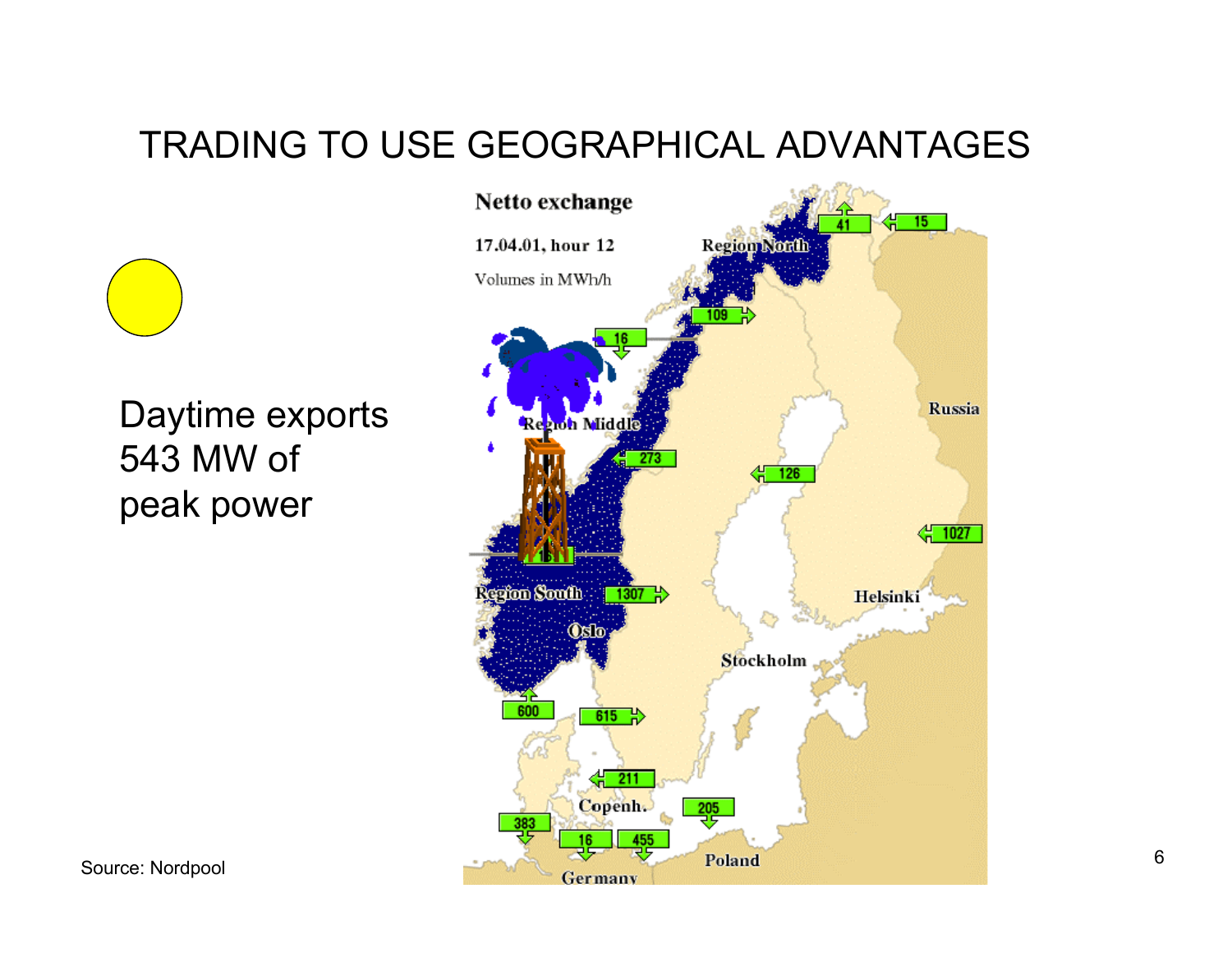#### TRADING TO BALANCE PEAKS



Source: Electricity Informatio n 1997, IEA,Energ y Statistics Yearbook, UN 1997 Remark: High Norwegian exports in 1990 are partly due to lower overall demand level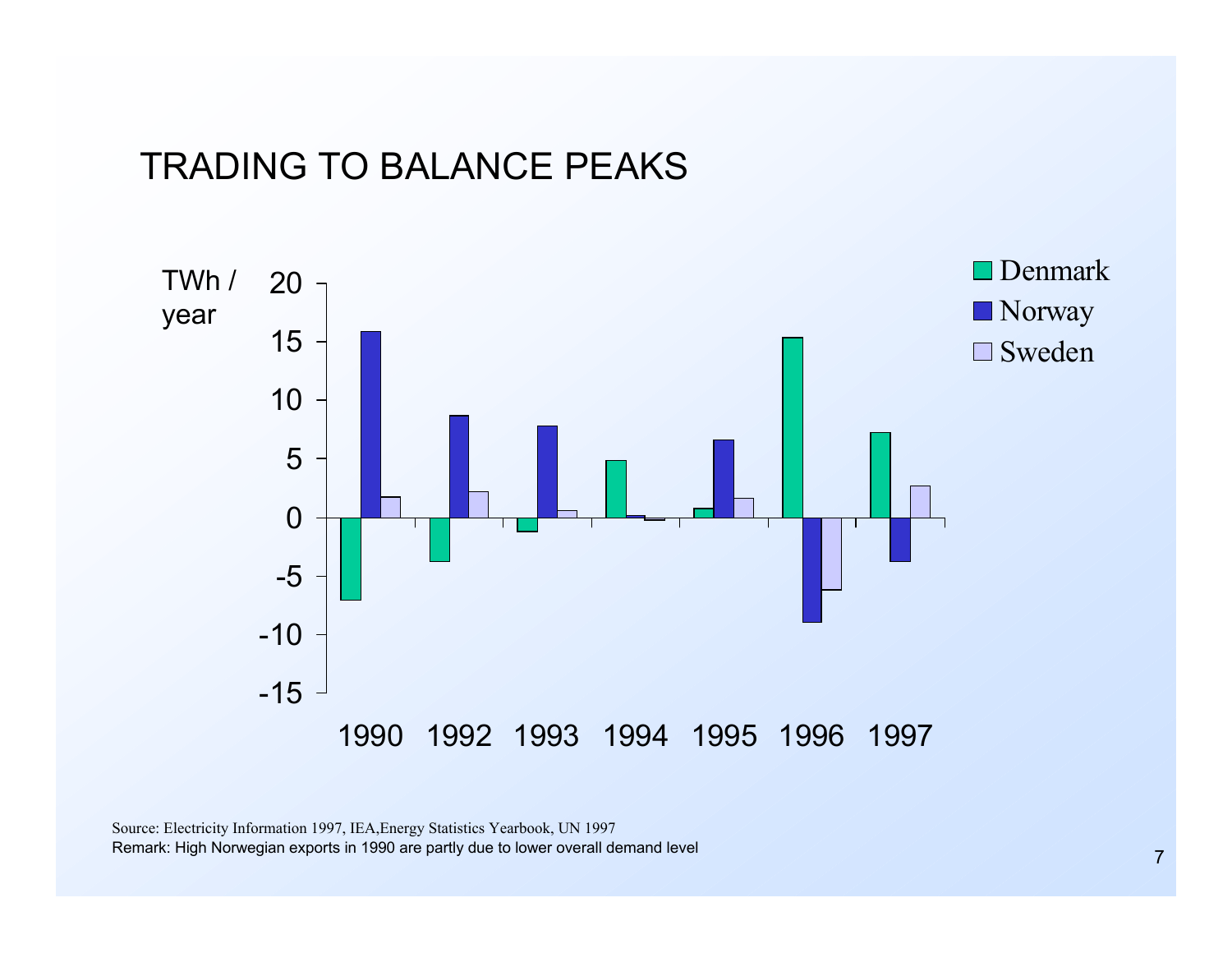TRADING TO BALANCE HISTORICAL DIFFERENCES

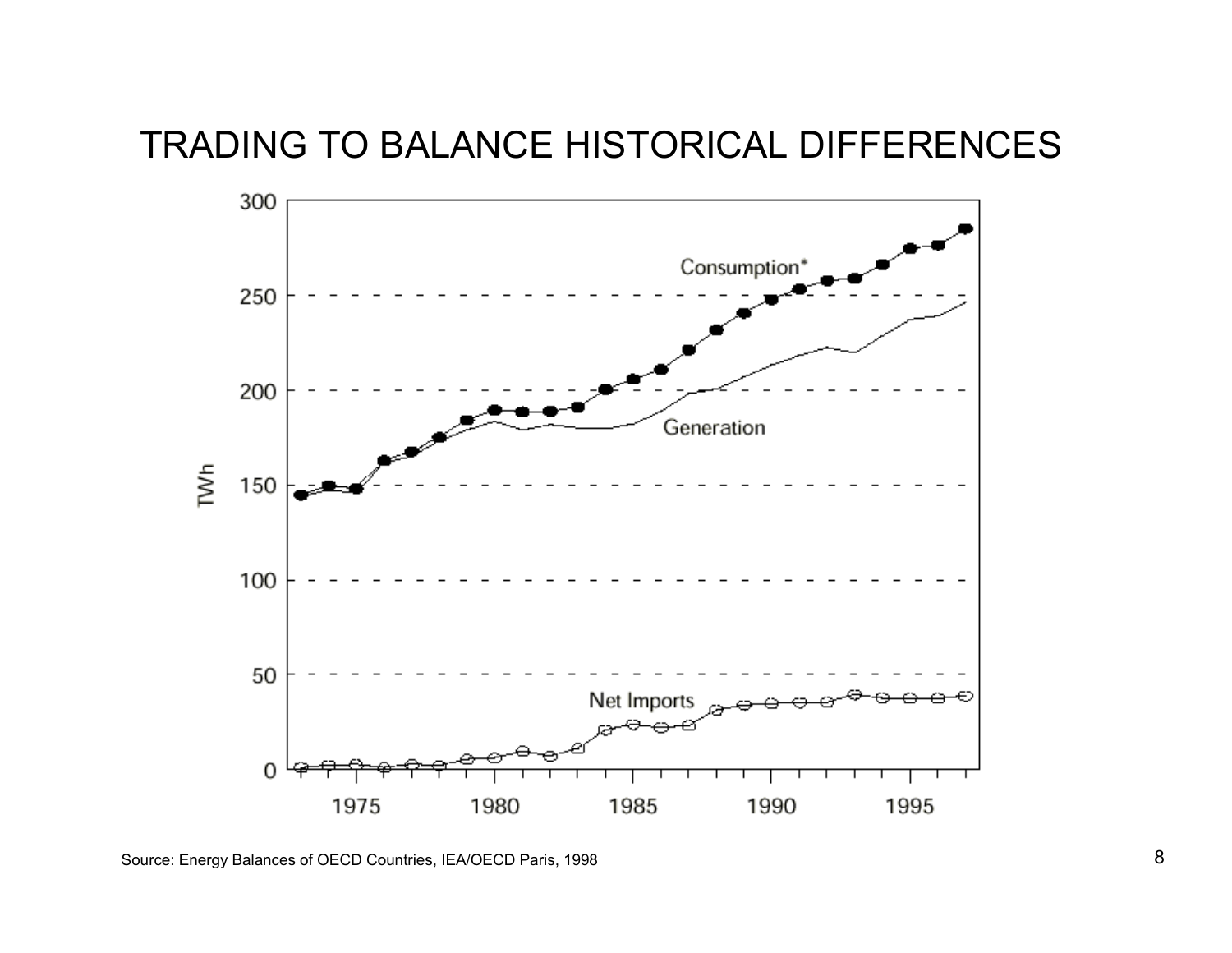#### ADVANTAGES OF INTERNATIONAL ELECTRICITY TRADE

Using geographical differences

Balancing of peaks and seasonal differences

Balancing of historically development

Pooling of reserve power



-1-15-551520

1990

1992 1993 1994 1995 1996 1997

DenmarkNorway Sweden

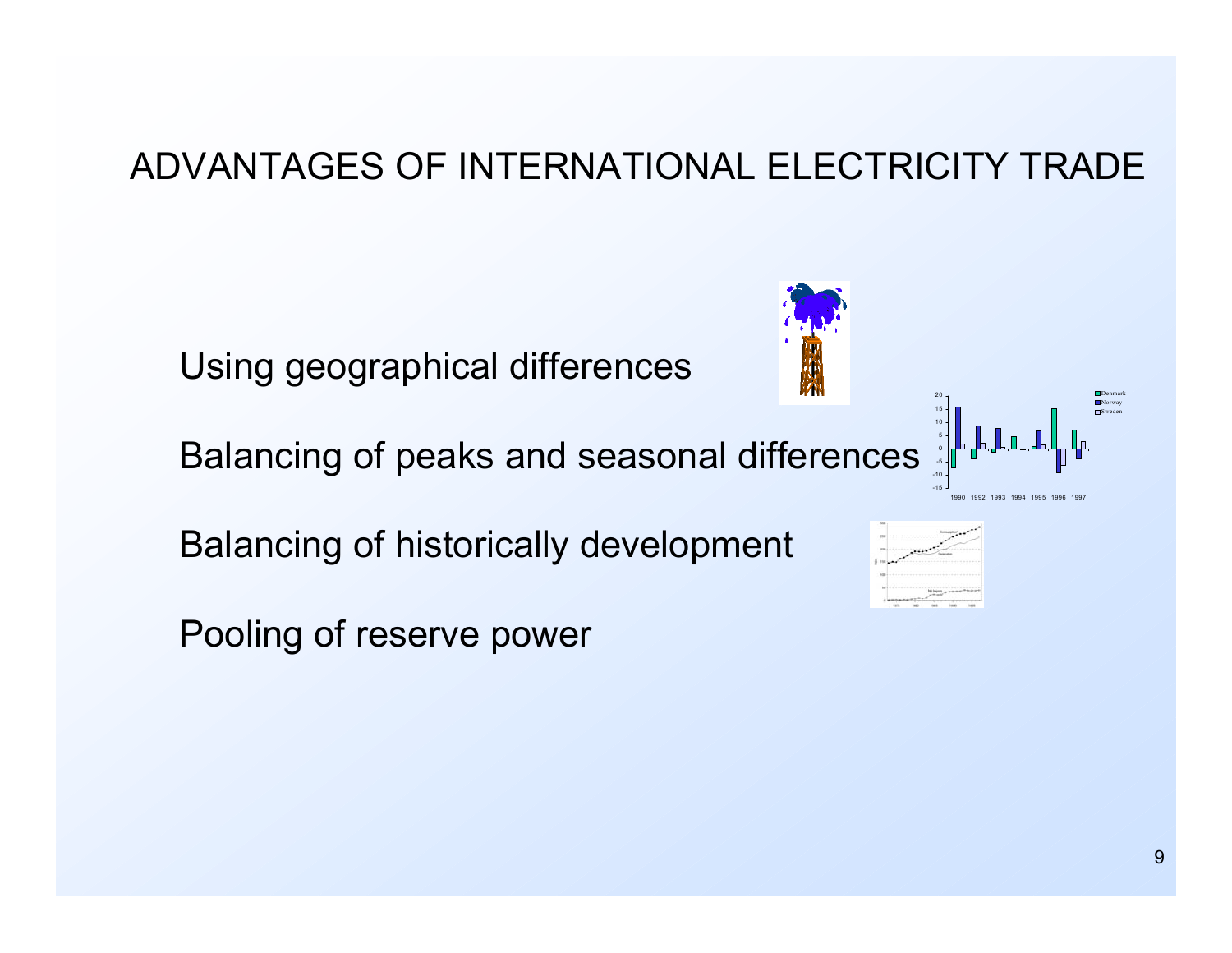**Gains Costs** Pricing Congestion in Competitive Market Congestion in Monopoly / assymetric market Financing options International cooperation **Conclusion**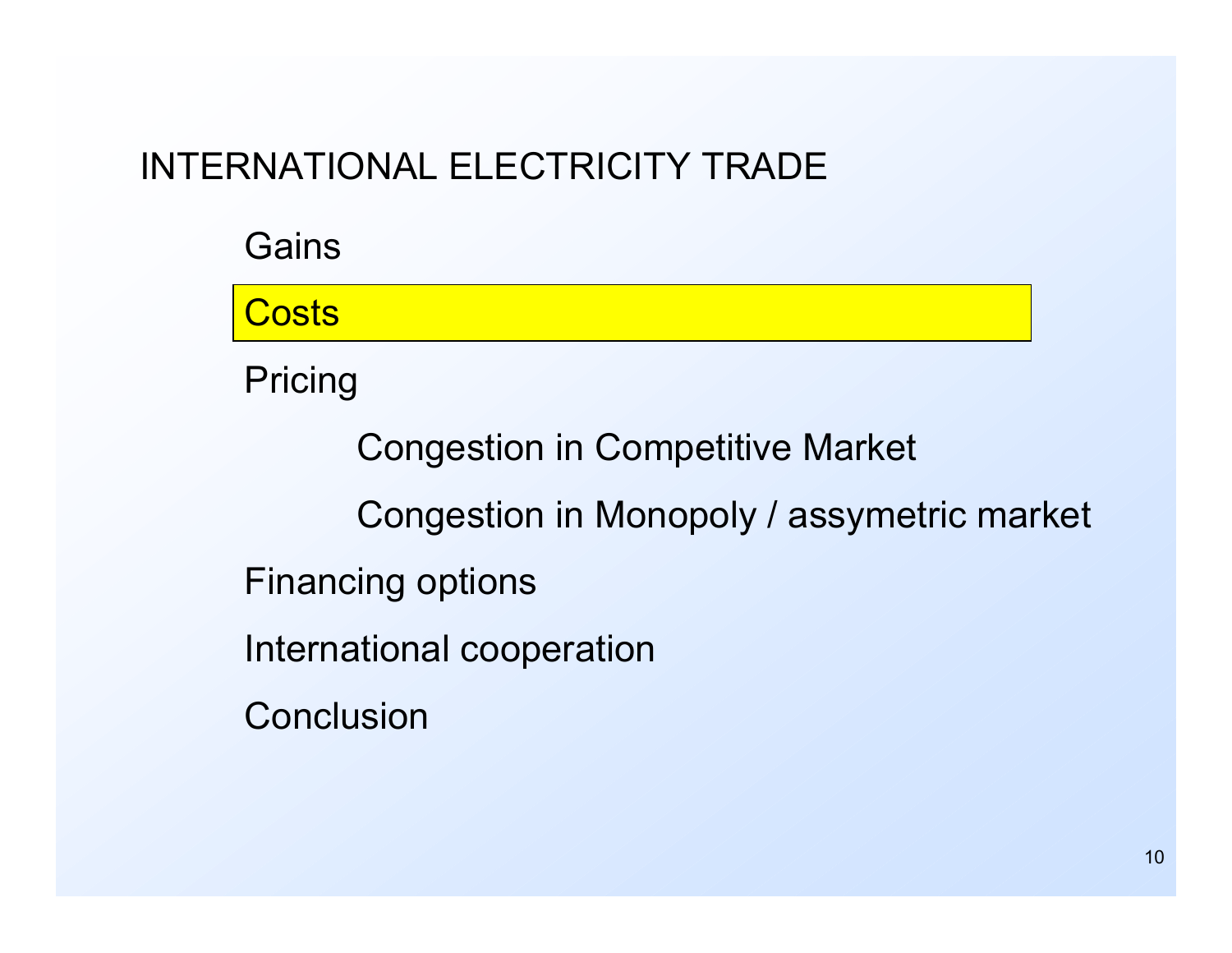#### INVESTMENT COSTS FOR INTERCONNECTION

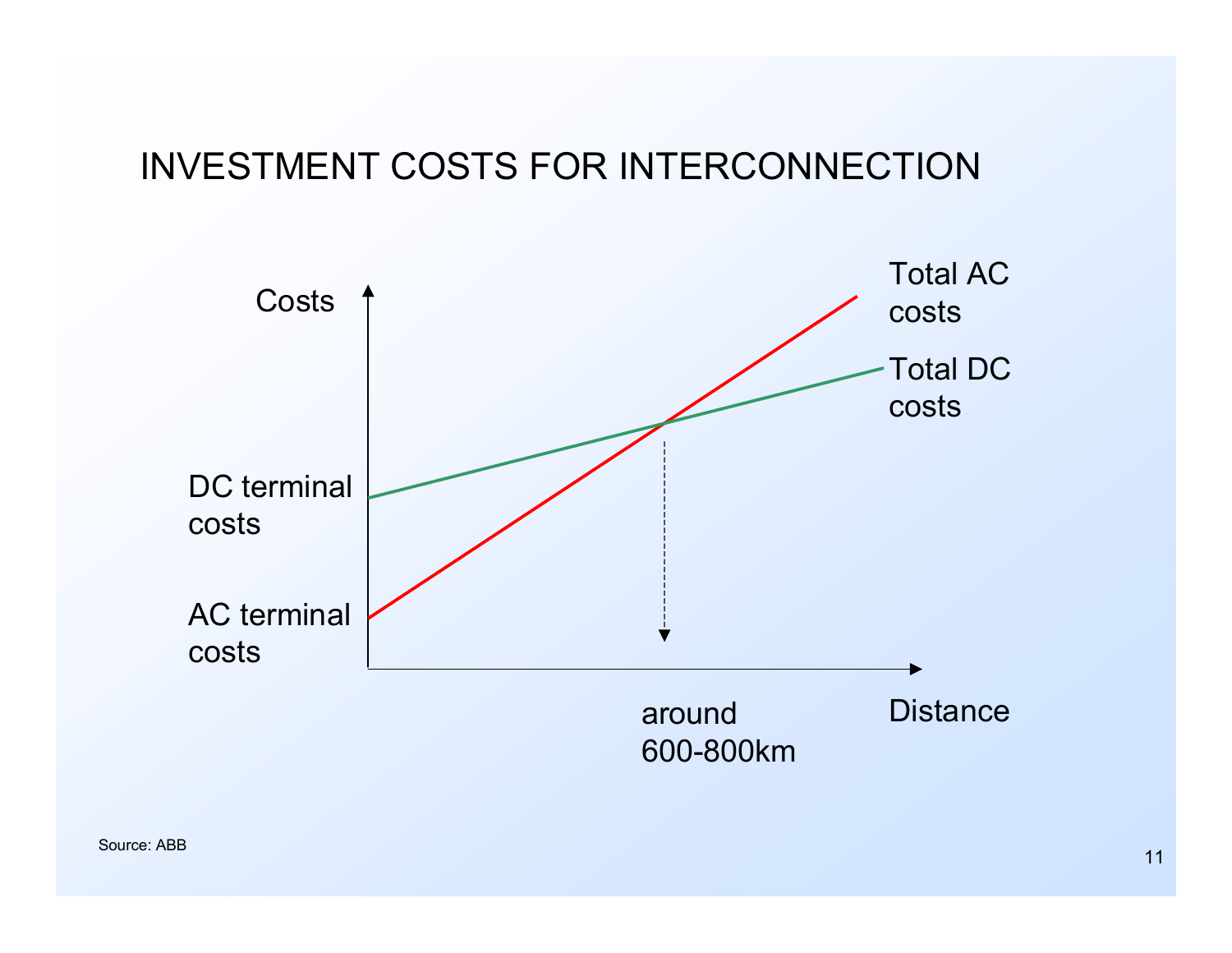#### VARIABLE COSTS FOR INTERCONNECTION CAPACITY

Energy losses grow quadratic

Variable costs grow linear



Marginal pricing results in economic efficiency

Use over-recovered costs to pay for fixed costs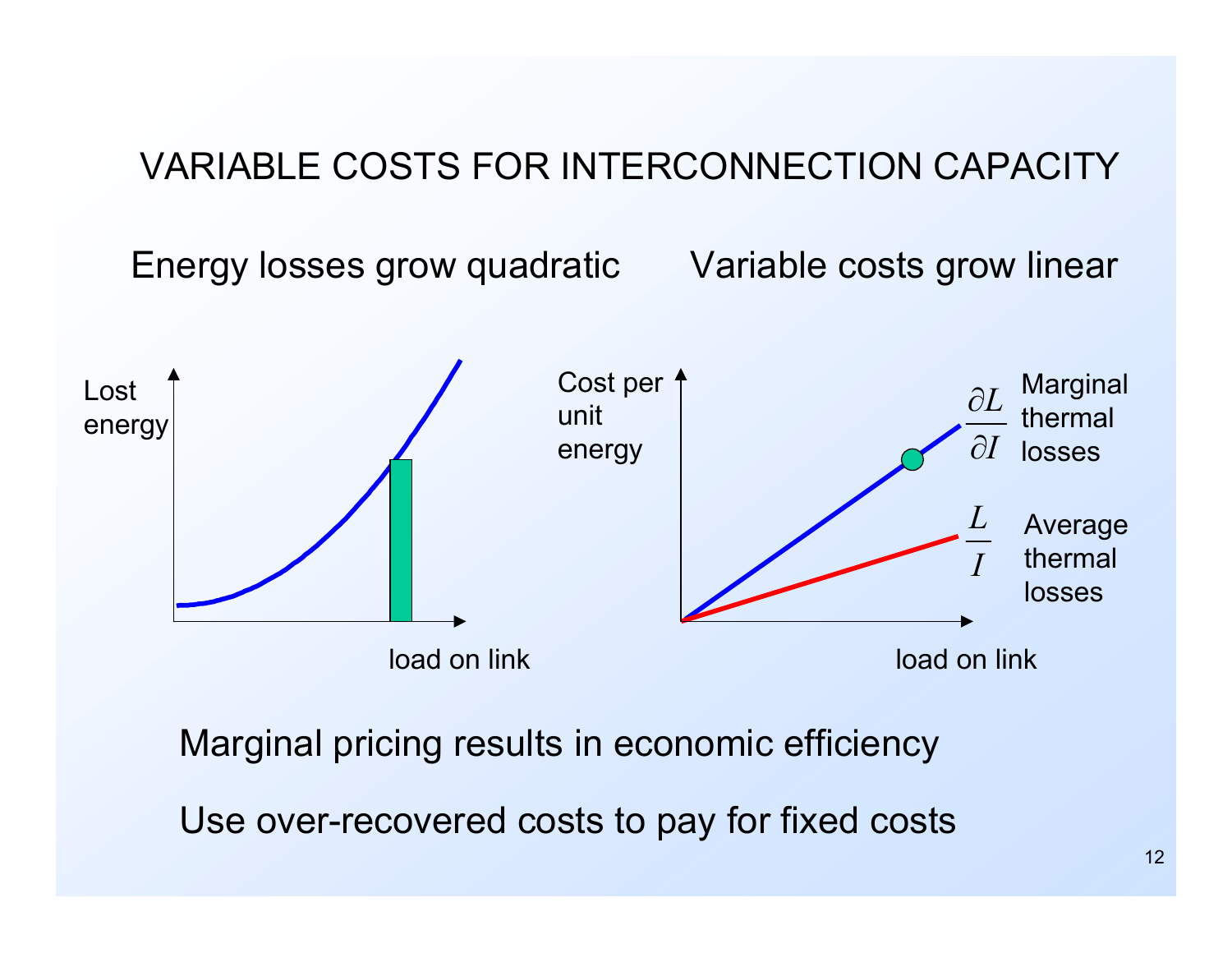**Gains** 

**Costs** 

**Pricing** 

Congestion in Competitive Market

Congestion in Monopoly / assymetric market

- Financing options
- International cooperation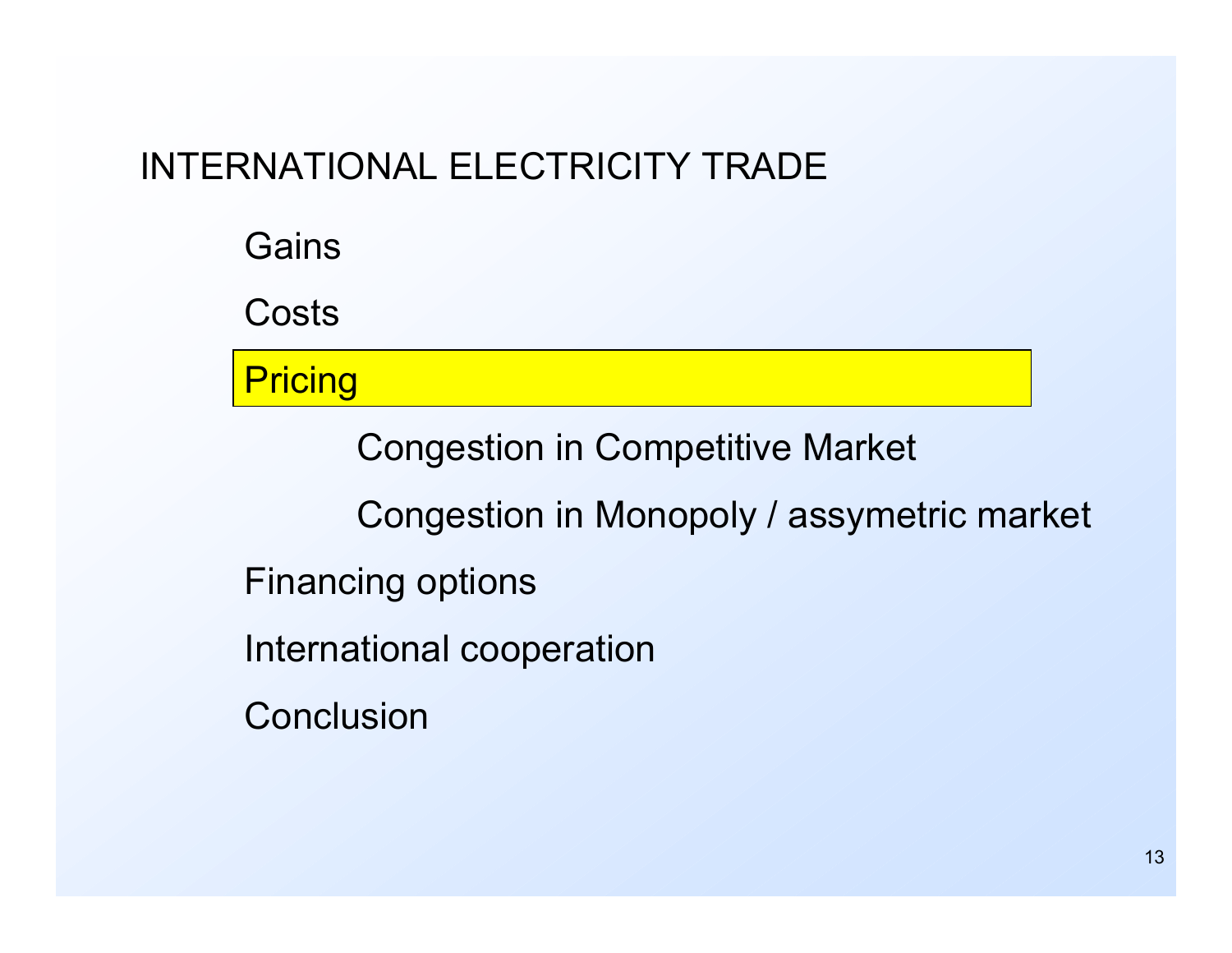aggregate information in complex systems

offer unifying framework for **communication** 

 keep overall system efficient when decisions are decentralised/ automated

**PRICES**

**But - do they exist ?**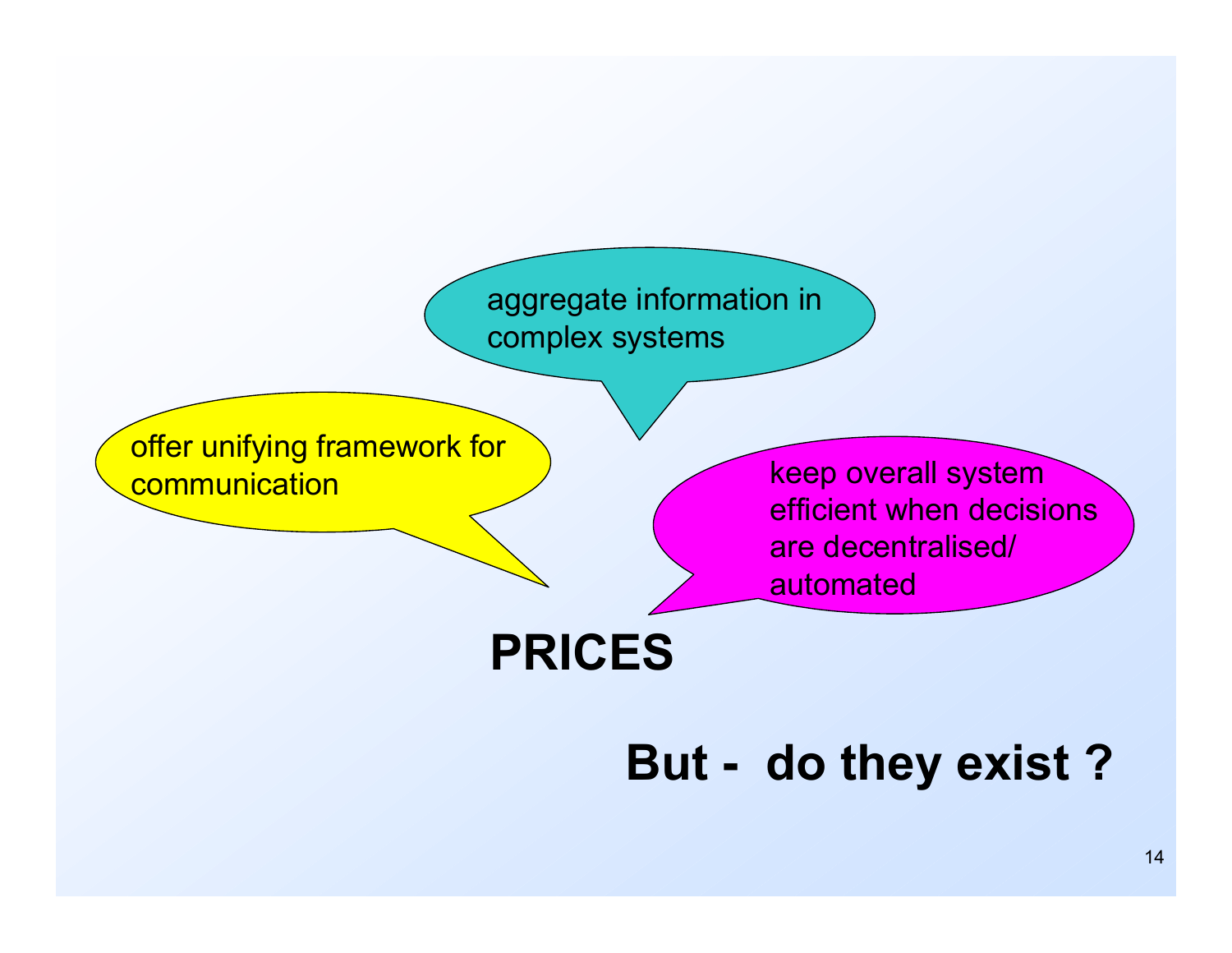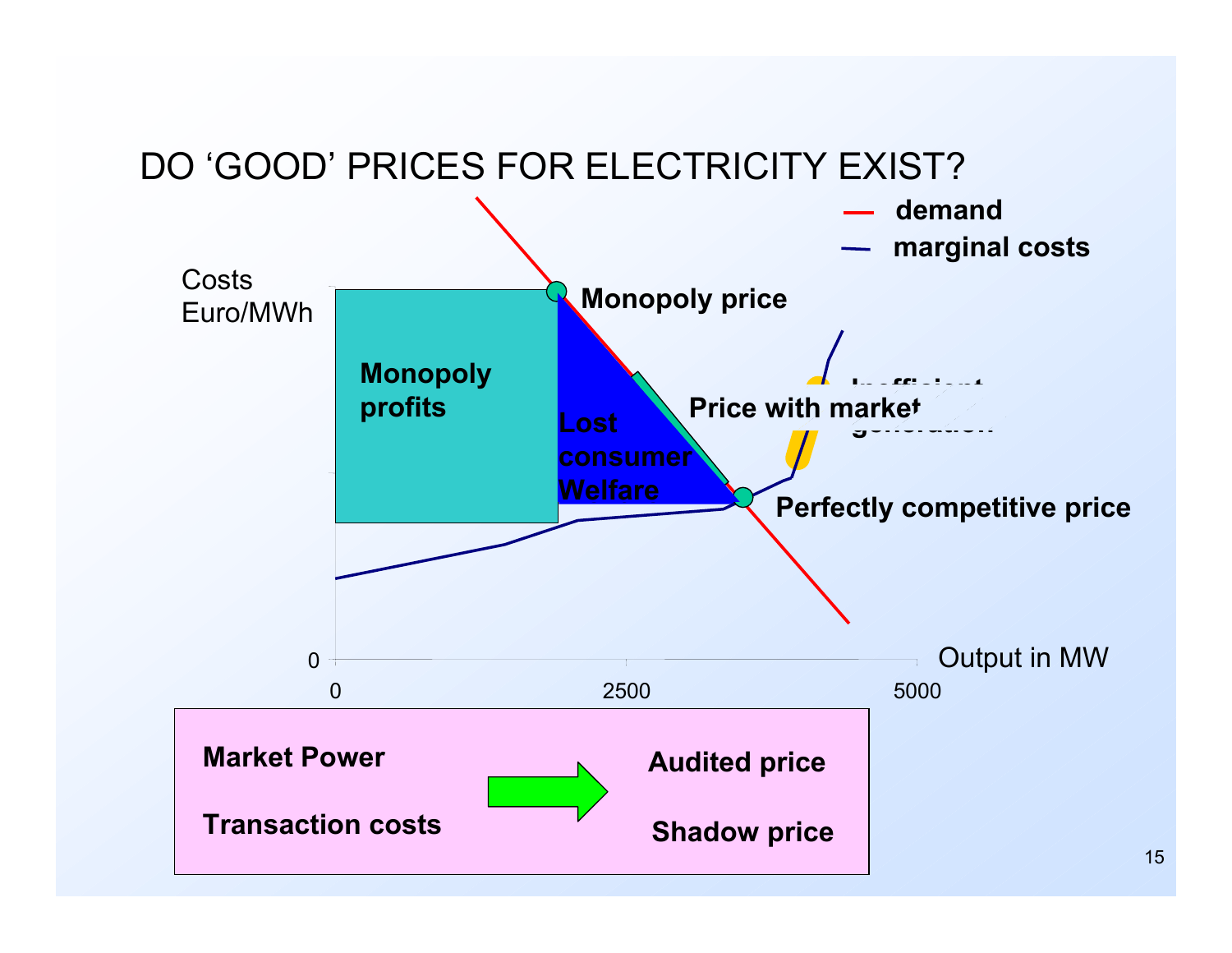## ELECTRICITY LIBERALISATION TO INTRODUCE **COMPETITION**

#### **Advantages of competition in a liberalised market**

- $\bullet$ incentivice management improve organisation/technology
- $\bullet$ reveal costs (Nuclear Energy in UK)

#### **The problems with liberalisation**

 $\bullet$ Market Power :

> Foreclosure due to transmission constraintsInelastic demand

 $\bullet$ Missing regulatory commitment brings risk for investors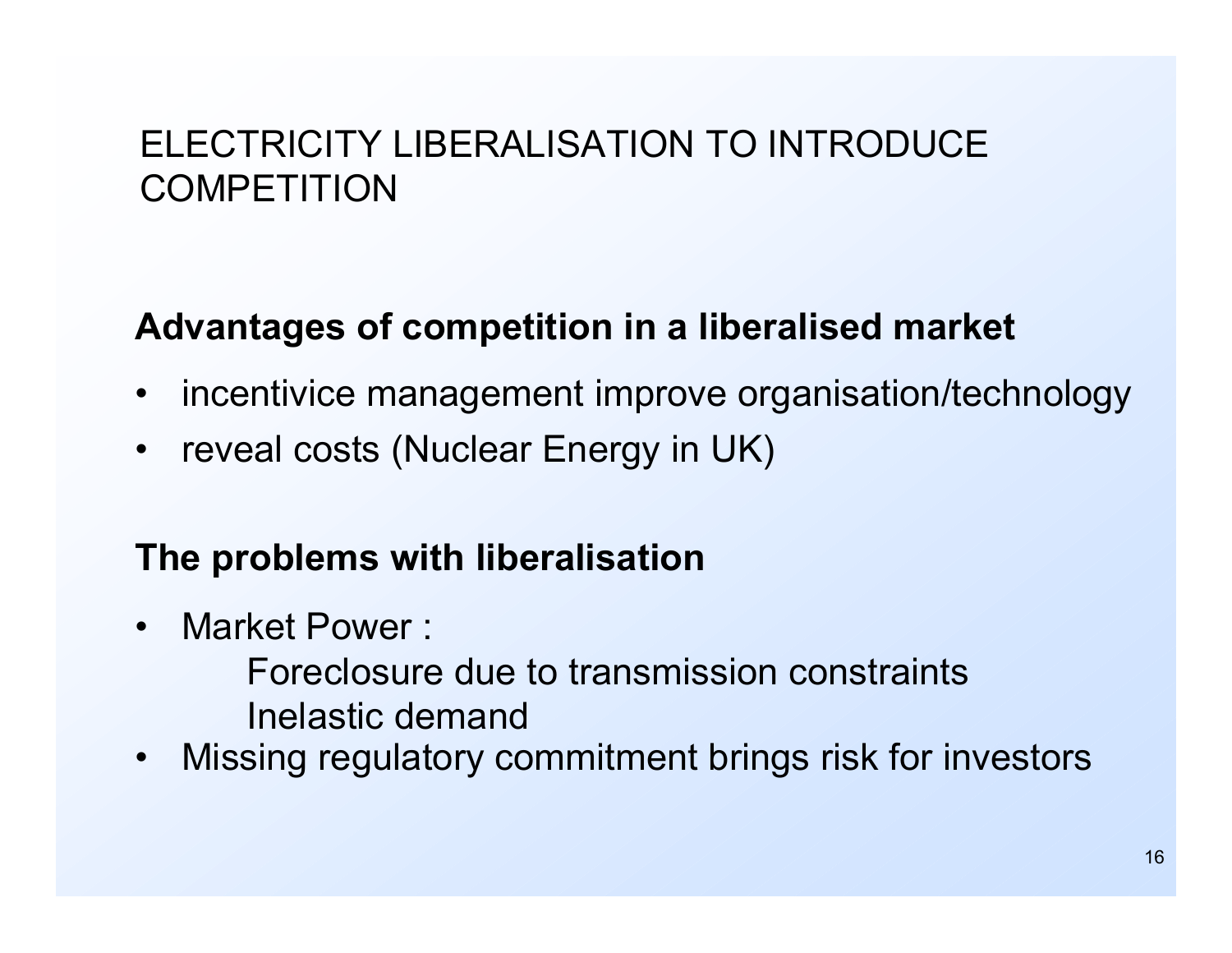## REGULATION IN A LIBERALISED ENVIRONMENT

Transmission and distribution are a natural monopolies and need regulation

i) ensuring open access

(ii) equitable distribution of welfare gains

(iii) monitoring international contracts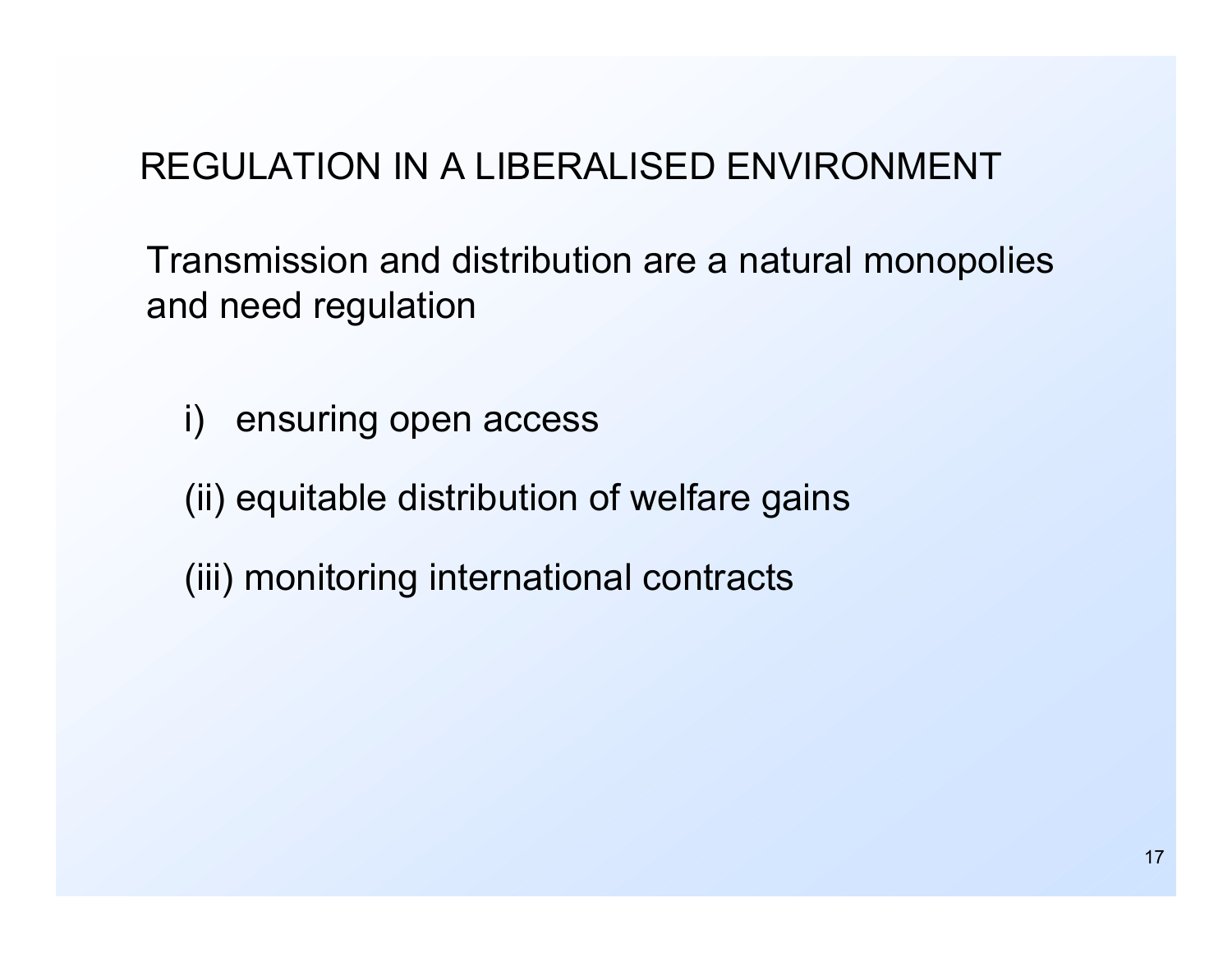**Gains** 

**Costs** 

Pricing

Congestion in Competitive Market

Congestion in Monopoly / assymetric market

Financing options

International cooperation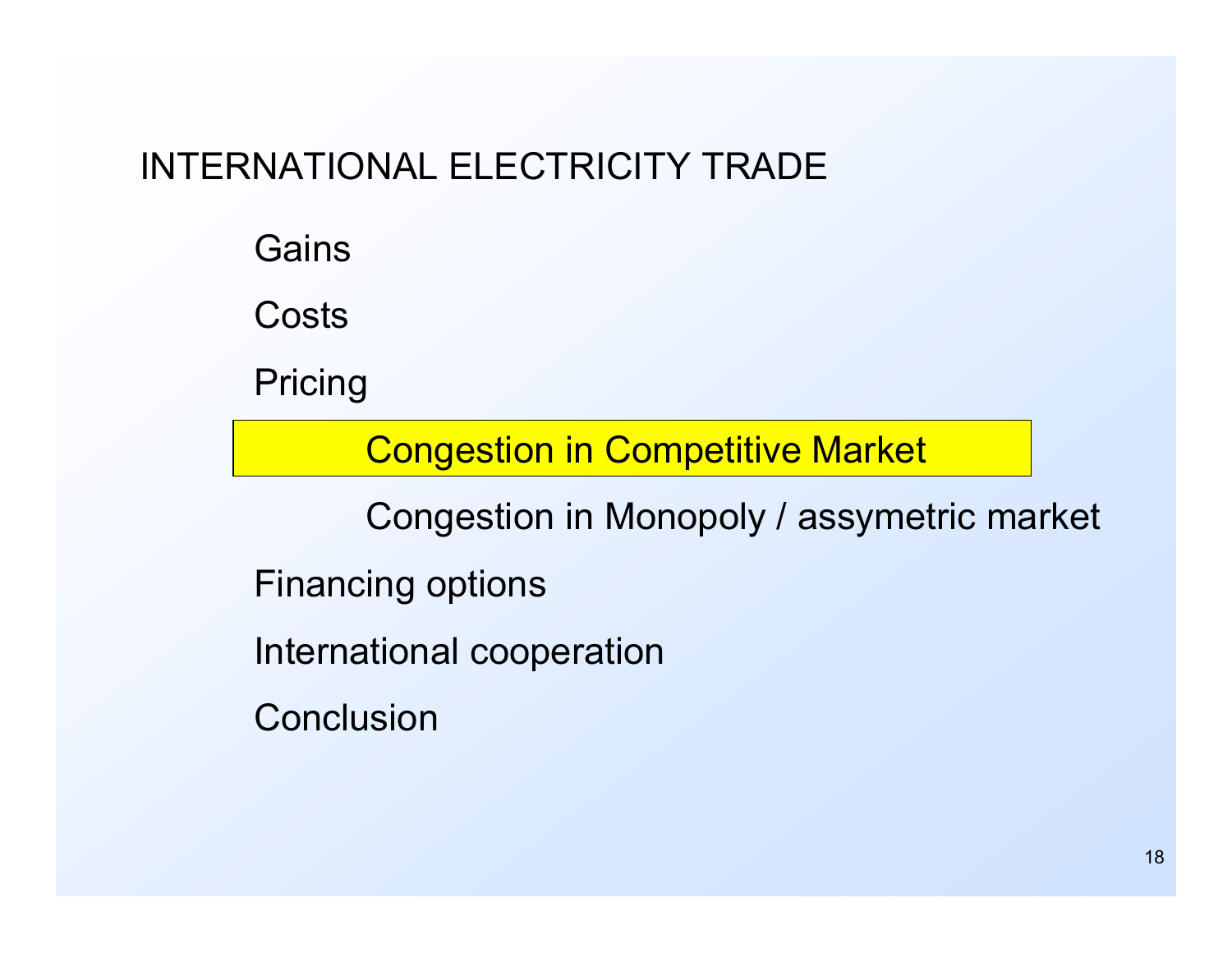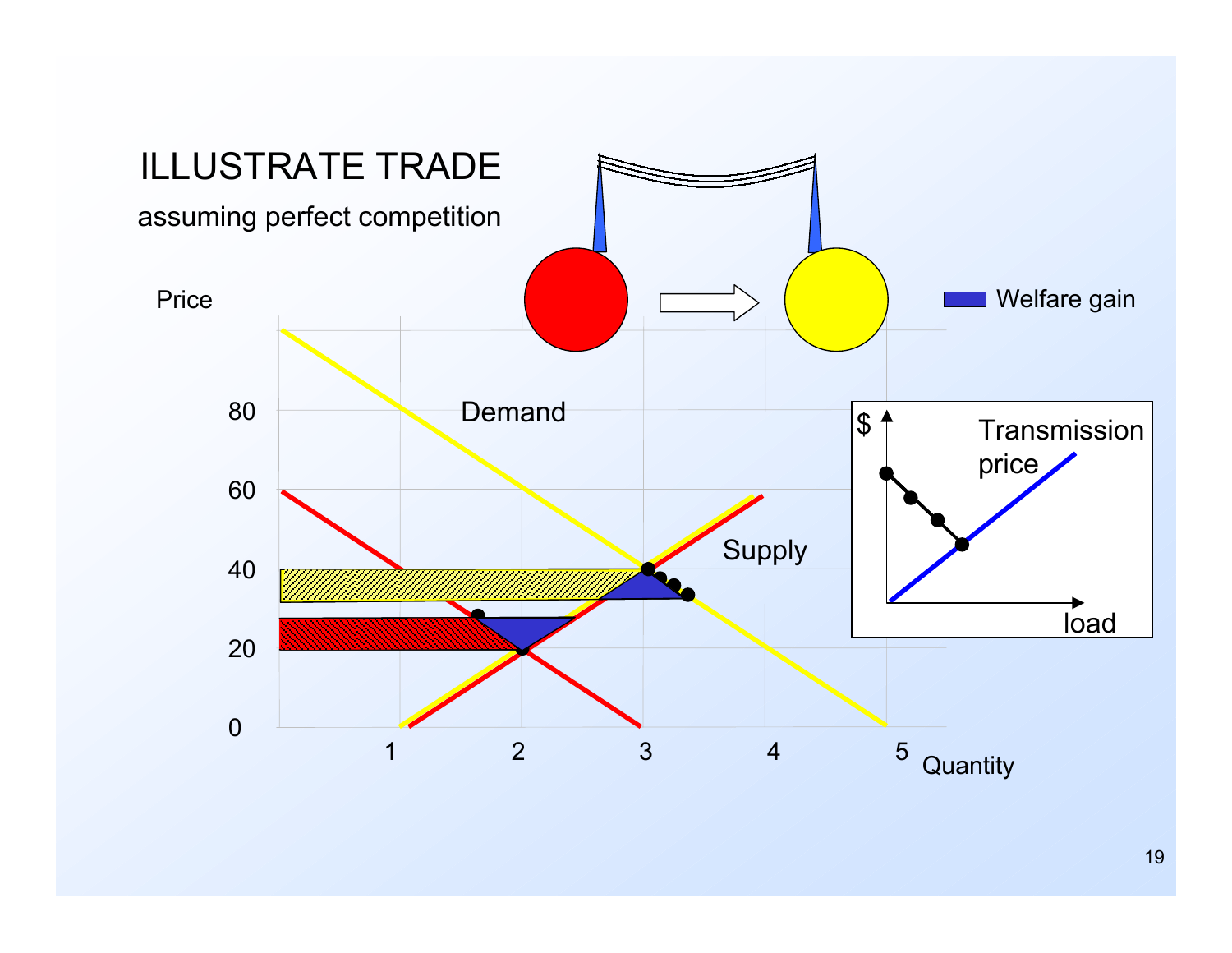

Source: www.LPX.de data, www.nordpool.no, week 16-24.4.2001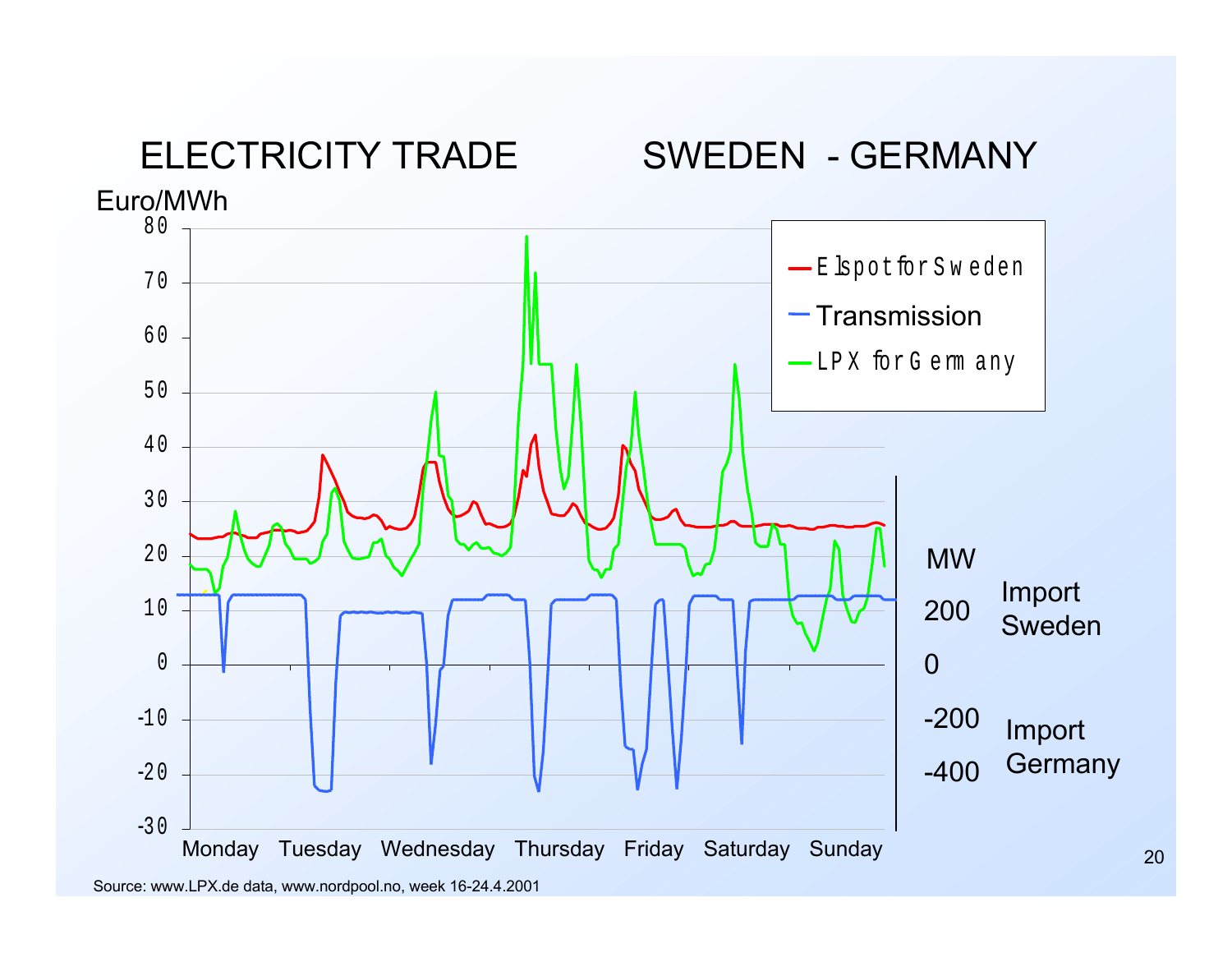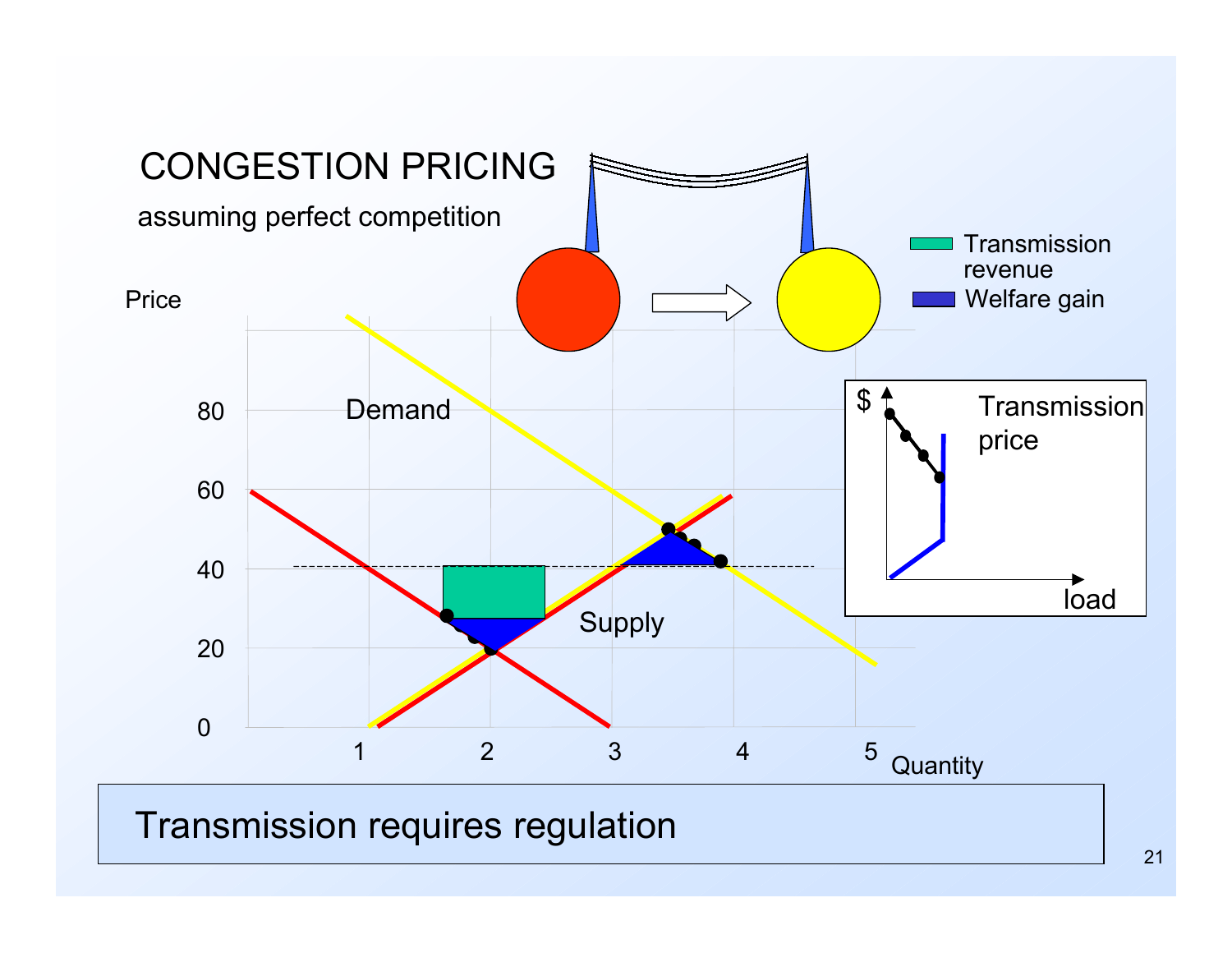**Gains** 

**Costs** 

Pricing

Congestion in Competitive Market

Congestion in Monopoly / assymetric market

Financing options

International cooperation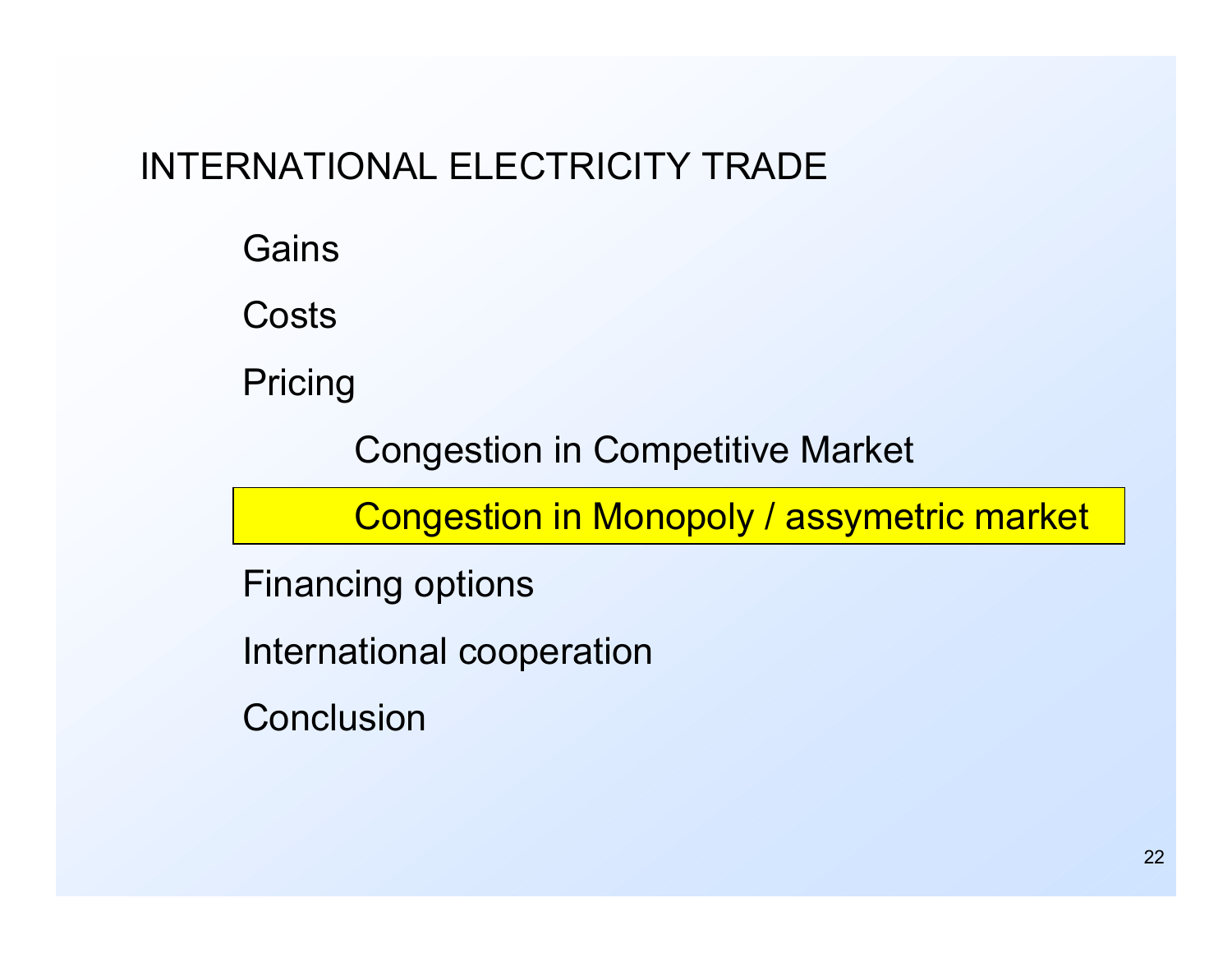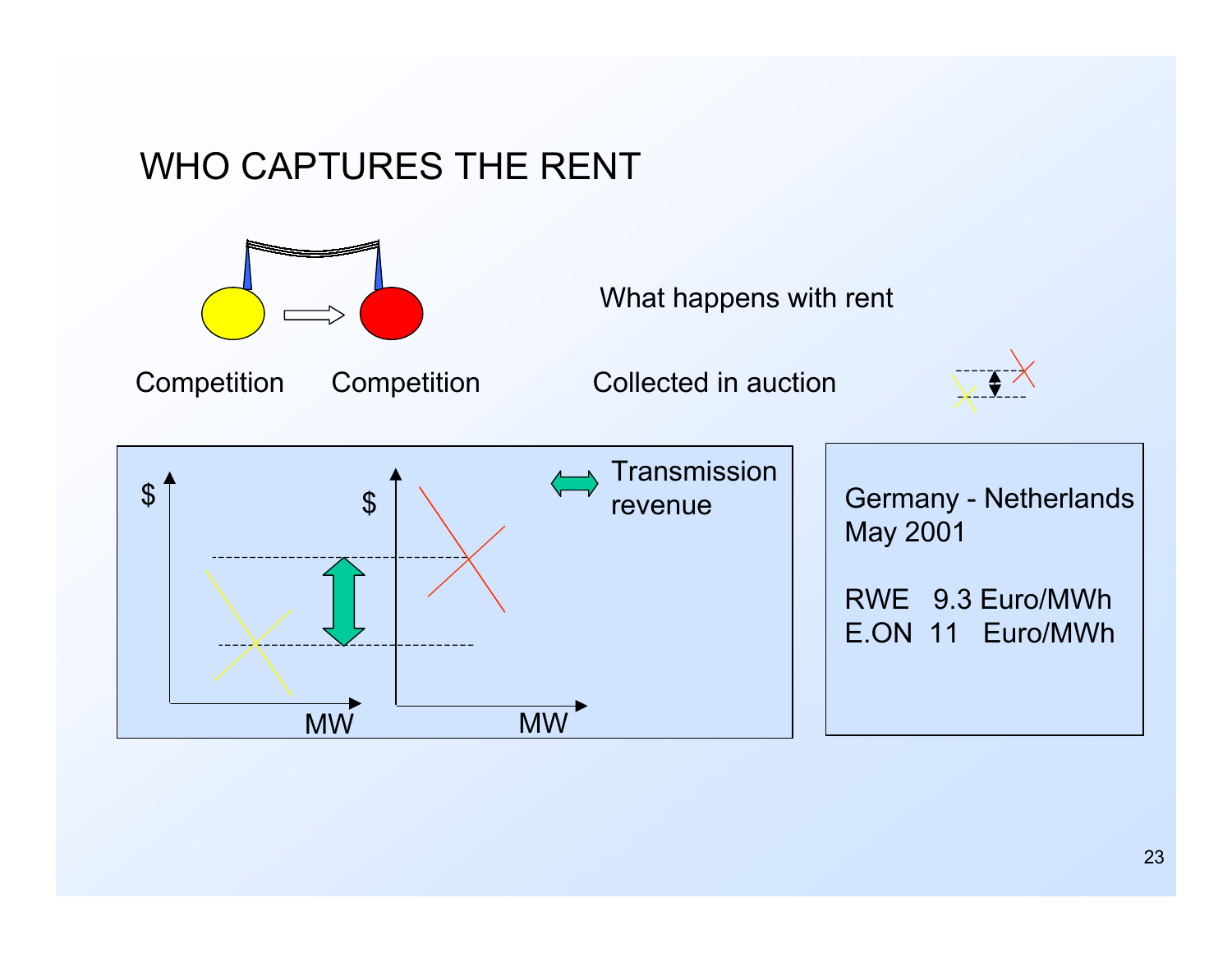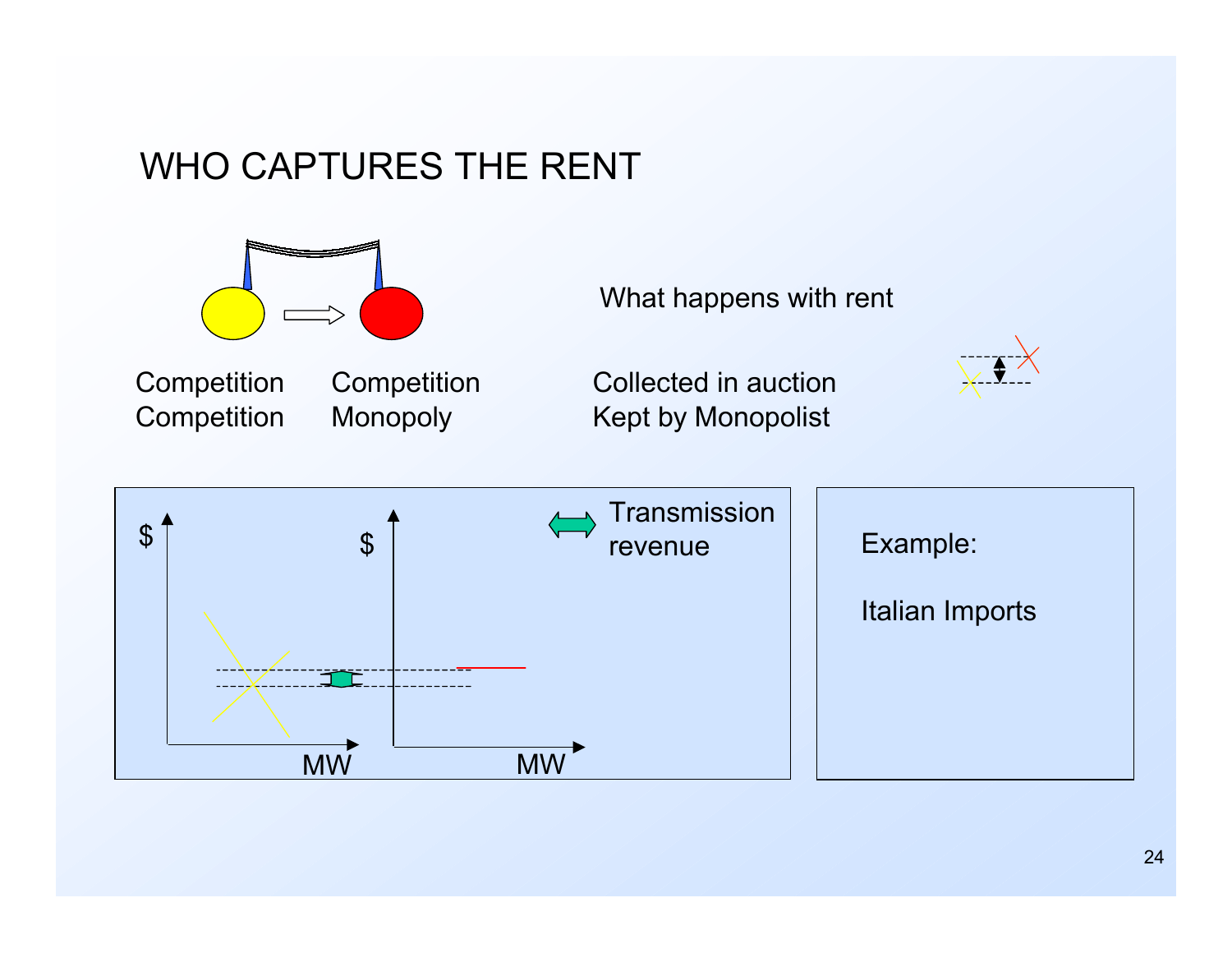

Monopol y **Competition** Competition Monopol y

Monopol y Monopoly Competition

#### What happens with rent

Competition Collected in auction Kept b y Monopolist Kept by Monopolist Kept b y Monopolists



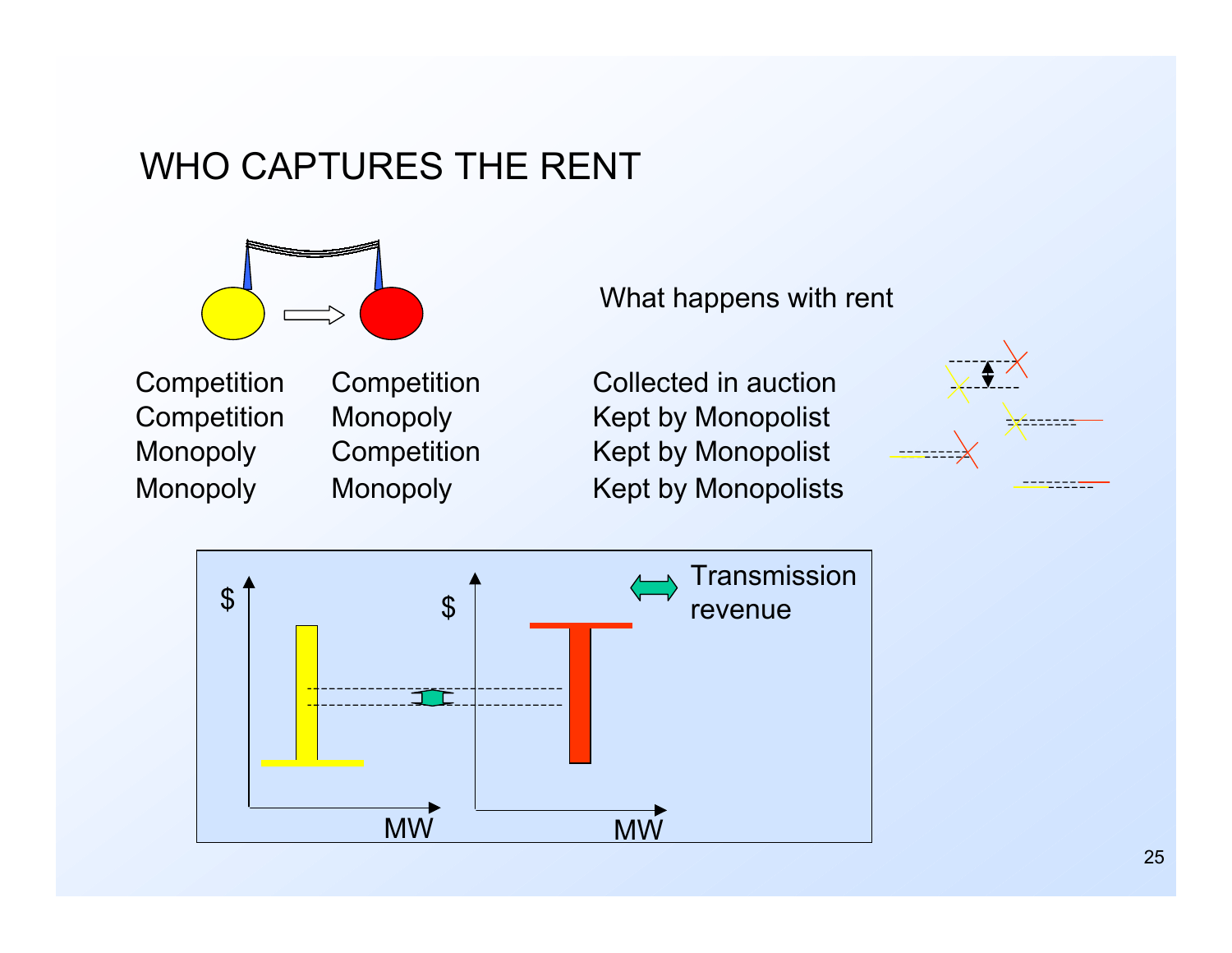





**Competition** Competition Monopol y Monopol y

Monopoly Competition Monopol y

Competition Collected in auction Kept b y Monopolist Kept by Monopolist Kept b y Monopolists



Example: United Kingdom - France

Before 1992 France sold to England at price of calculated costs **Competition in Europe** Transmission capacity is auctioned at 4.6 Euro/MWh Liberalisation in UK 1992 France sold to England at Pool price and kept profit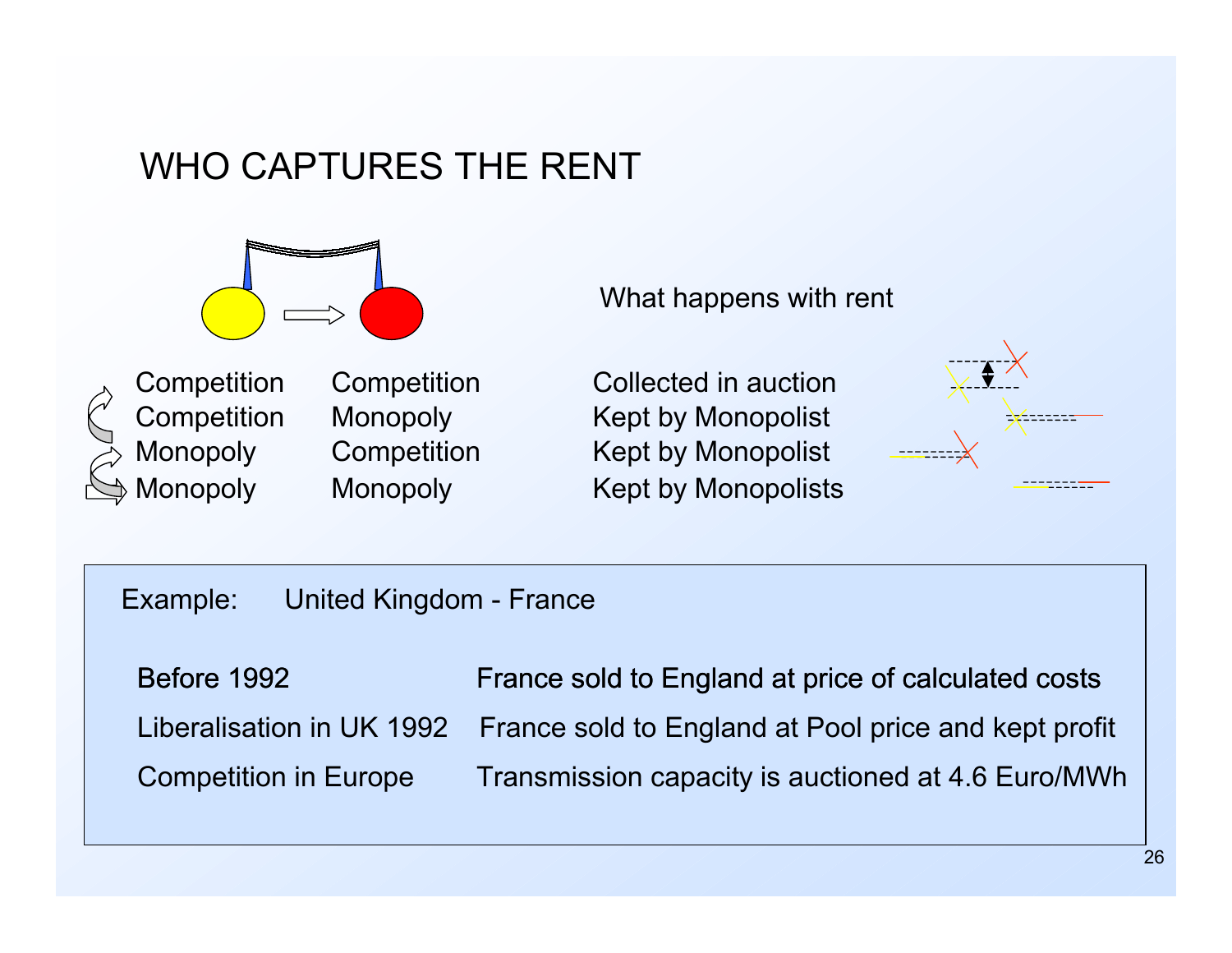**Gains** 

**Costs** 

Pricing

Congestion in Competitive Market

Congestion in Monopoly / assymetric market

Financing options

International cooperation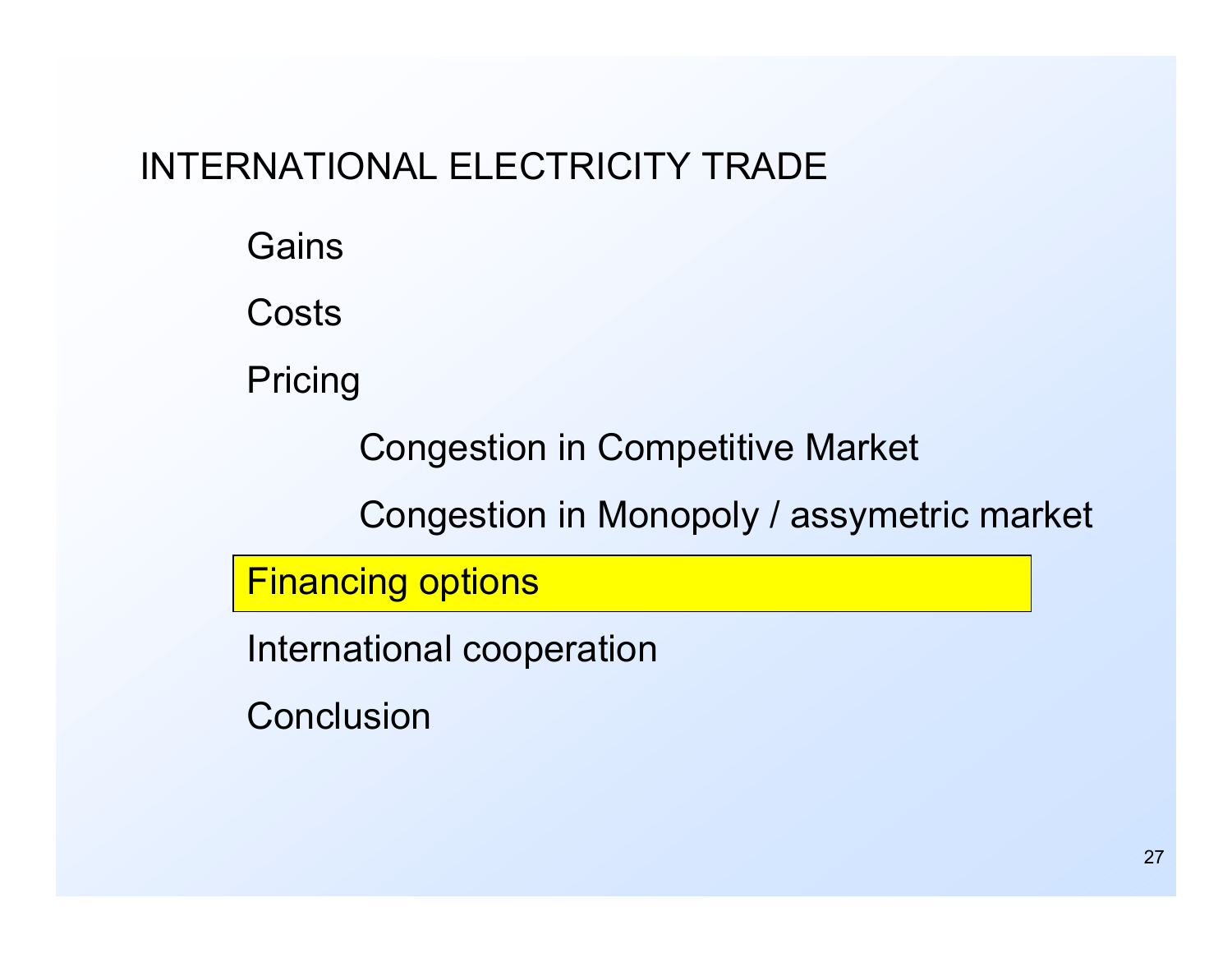#### FINANCING OPTIONS

Private ownership

• Might induce congestion



Private Public Partnership

- •Private investor constructs and maintains line
- Payments based on available capacity

Public ownership

- Lowest interest rates but funding problem
- Option value for restructuring of industry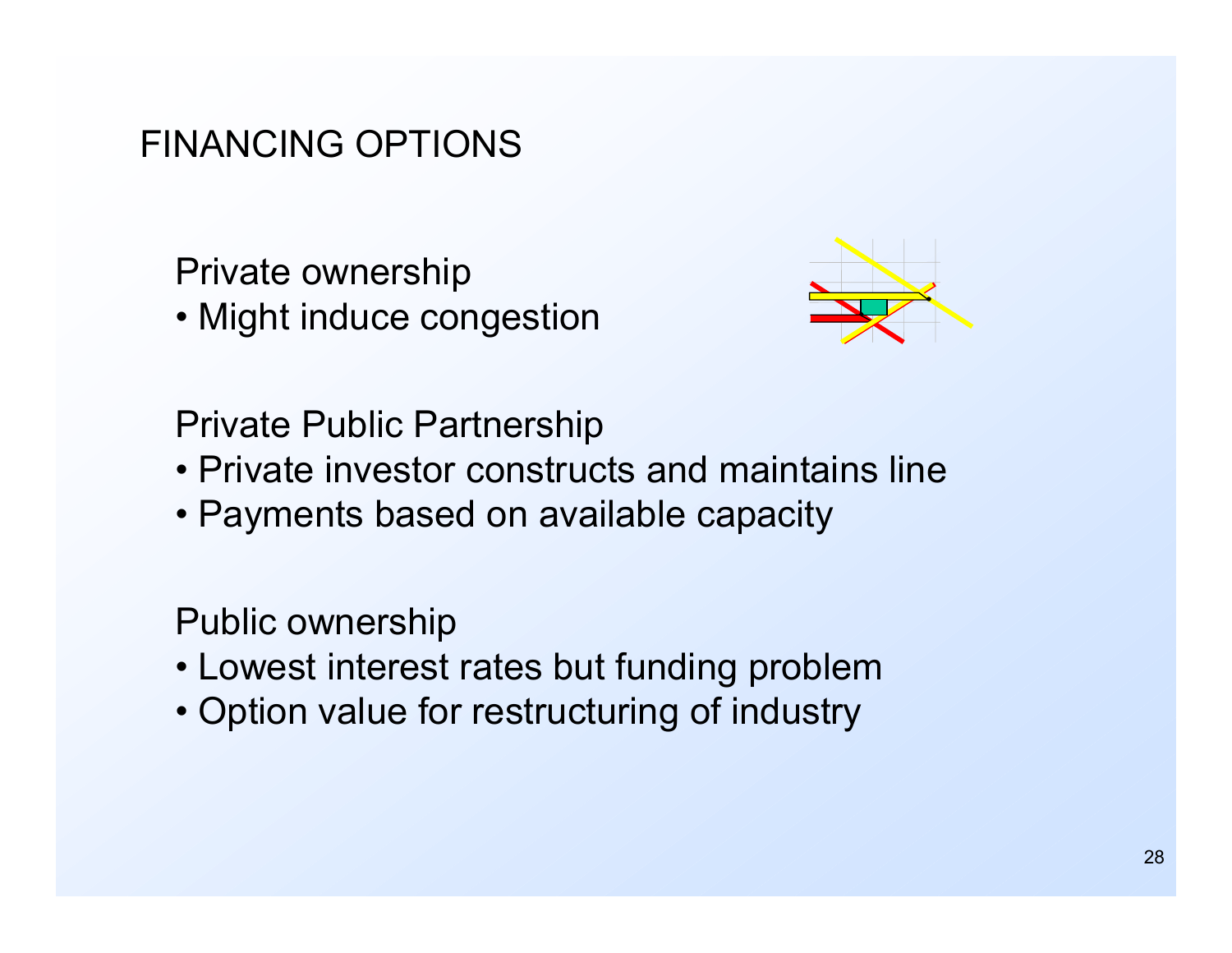**Gains** 

**Costs** 

Pricing

Congestion in Competitive Market

Congestion in Monopoly / assymetric market

Financing options

International cooperation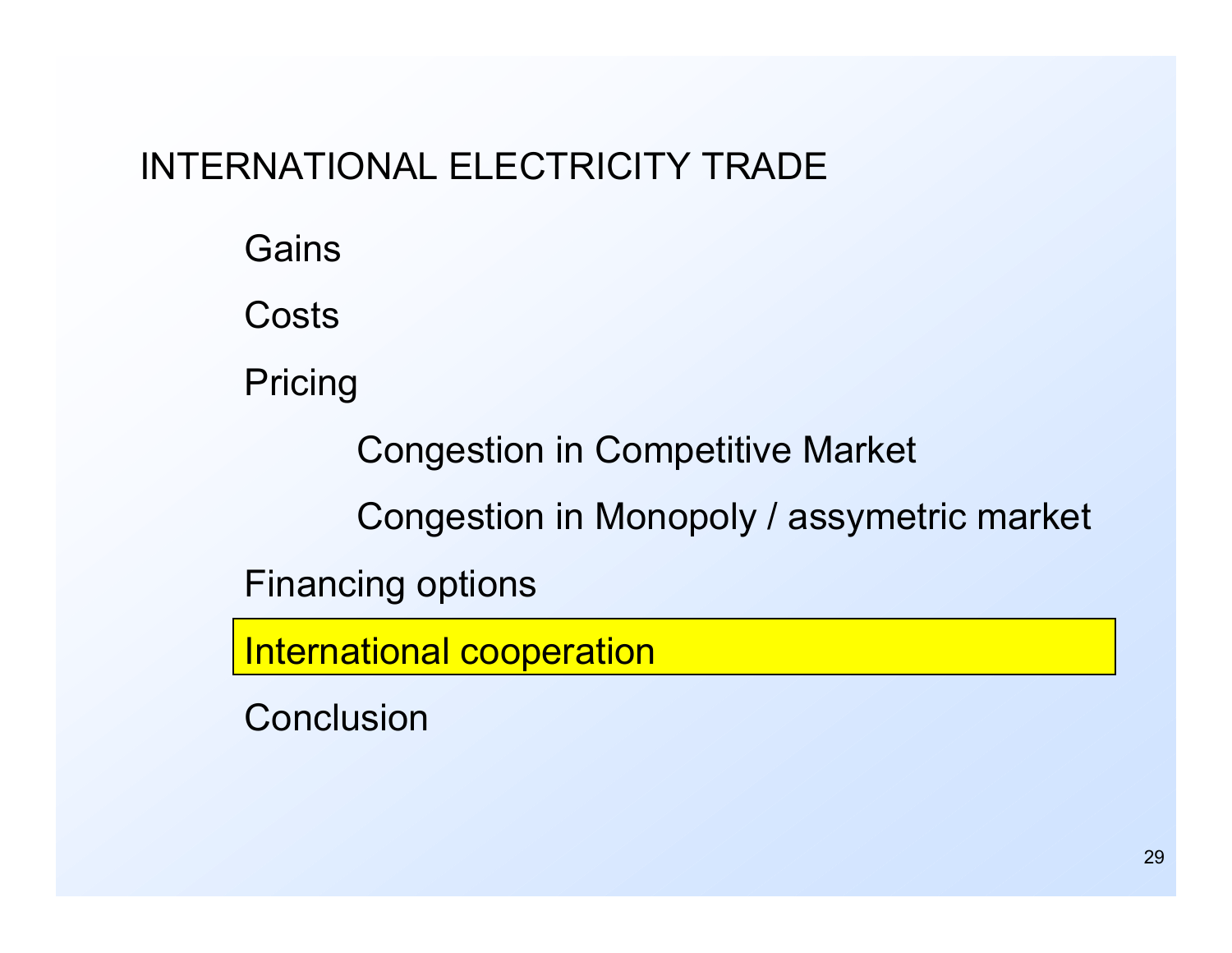#### ELECTRICITY TRADE BRINGS CLOSE COOPERATION **UCTE** CENTREL TSOs are associated manbers of LCTE/ les gestionnaires des réseaux sont membres **NORDEL UKTSOA** UCTE Transmission System Operators CENTREL <sup>Chestra pungsnet betreber sind associate Mitglieder der UCTE</sup> married on this paper, sent marchess seconds of **NORDEL UKTSOA** http:// www.etso-net.org **ETSO-Steering ATSOI Beobachterstatus/** statut d'observateur ETSO-Steering-Committee observer status **Beobachterstatus/ EU-Mitgliedstaaten**  $s_{F}$ statut d'observateur/ observer status Etats membres de l' EU-Mitgliedstaaten  $\overline{p}$ **EU** member state **UCTE** Etats membres de EU member sta RU http://www.ucte.org/ BY Union of the Electricity Industry UA F http://www.eurelectric.org RO П ВG Regular Meetings of European TR **Regulators** E **MA** DZ **TN** European Commission **TR** http://europa.eu.int/comm/dgs/energy\_transp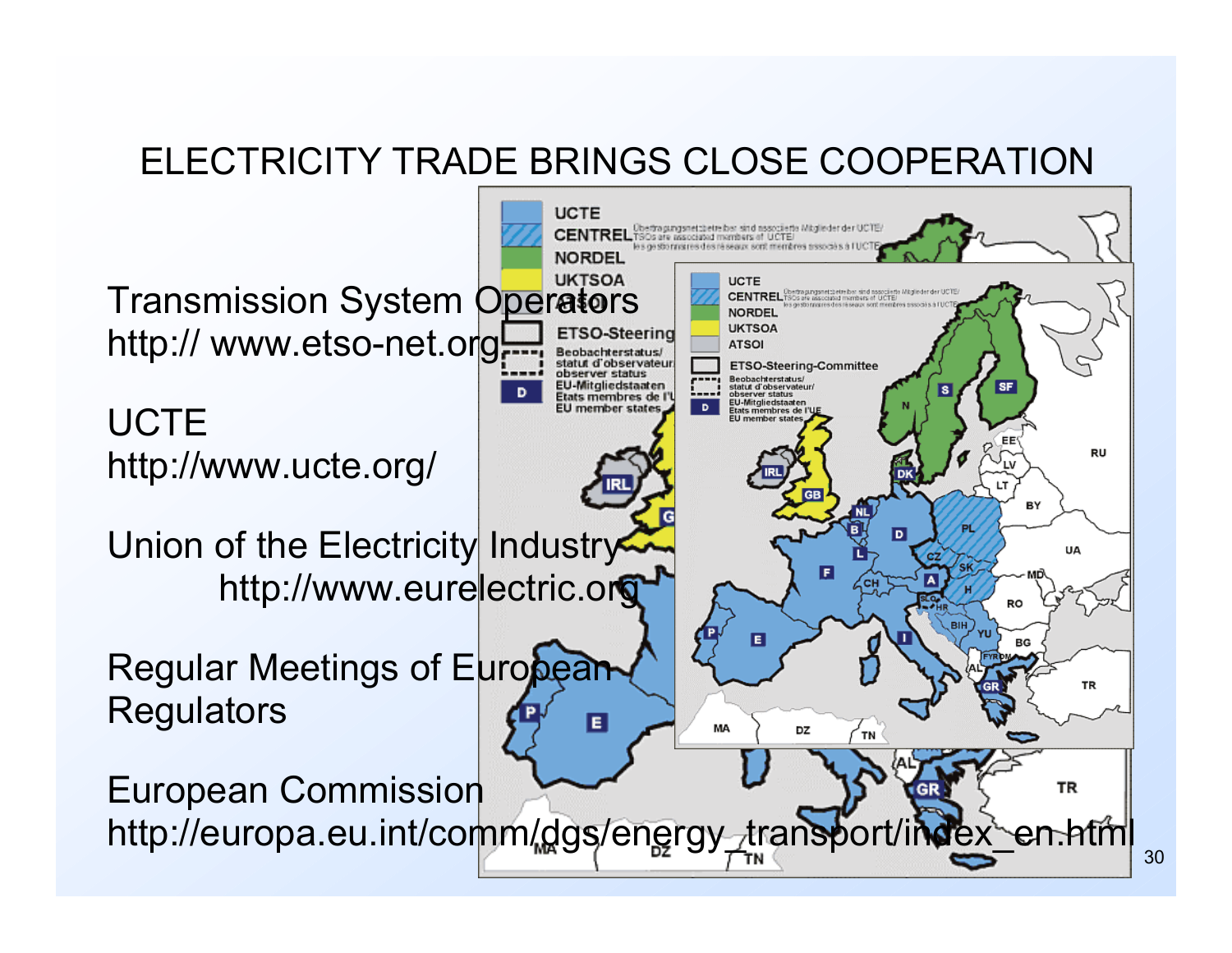## INTERNATIONAL COOPERATION

Electricity Interconnections have to be designed as winwin games (Ex ample France - Spain)

Short term bargaining power with exporting country

- •competitive markets
- $\bullet$ long term contract framework

Barter (i.e. electricity for steel) trades hedge price volatility

- Energy flows usually parallel
- Electricity price related to gas/oil price potential conflicts if relative v alue of barter good changes

Electricity interconnections motivate co-operation on all levels (administrative, technical, political)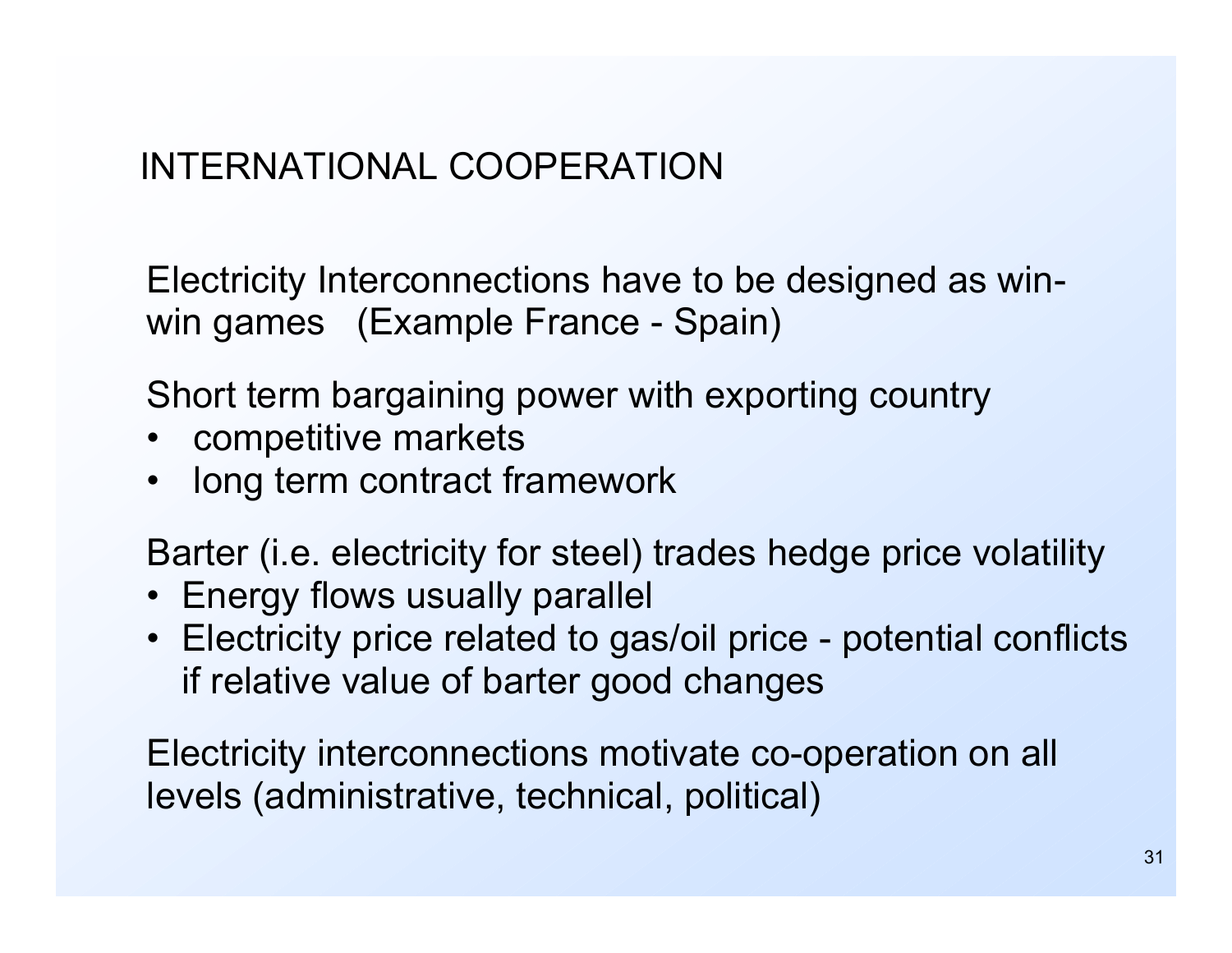**Gains** 

**Costs** 

Pricing

Congestion in Competitive Market

Congestion in Monopoly / assymetric market

Financing options

International cooperation